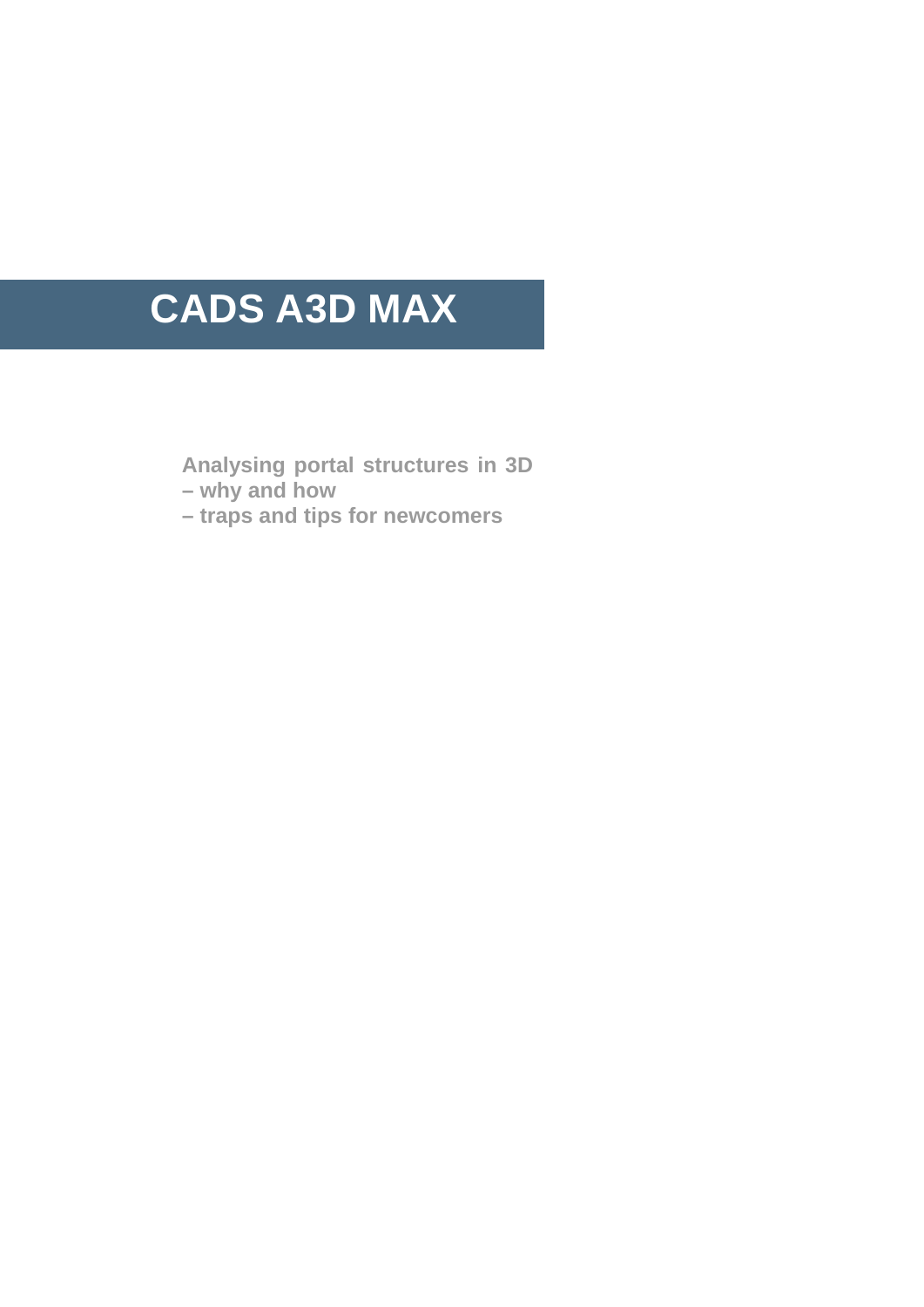# **Analysing portal structures in 3D**

## **– why and how - traps and tips for newcomers**

### **Synposis**

This paper proposes that three dimensional analysis of portal framed structures by computer is justified because of the potential savings in designers labour and avoidance of numerical errors. In order to realise these savings in practice it is necessary to avoid a number of traps for the unwary which can lengthen the learning curve. The paper examines numerical examples of typical single span, two span and `hit and miss' frames in order to identify the main problems and solutions.

#### **Introduction**

Portal frame structures are traditionally designed as an assemblage of 2D main portal frames plus the ancillary end frames, posts, bracing and other secondary members. The advent of computer analysis and design software has not changed this much...yet. It is well known that there is little or no scope for refining a skilful design of main frames based on 2D elasticplastic analysis. So what is the point of modelling these structures in 3D?

For the typical `prismatic shed' the case for 3D analysis is based on designer productivity rather than economic design of the structure itself. A three dimensional frame analysis will automatically transfer the dead, imposed, wind and snow loads applied to the surfaces of the structure through the framing to the foundations without manual intervention. The members and foundations can all be checked or auto-designed in an integrated process rather than piecemeal.

Two dimensional analysis of the main frame leaves all the secondary members to be designed separately and, perhaps more important, gives the engineer the tedious and error prone task of transferring reactions/loads through the structure to the foundations...for all the relevant load combinations especially those including wind blowing on the end faces. The case for 3D structural modelling is therefore based on reducing designer's labour and errors.

Three dimensional modelling is even more attractive for those portal structures which depart from the simplest prismatic shed format.

Portal structures with omitted columns, colloquially known as `hit and miss frames' require the transfer of loads between frames via valley, ridge or purlin beams. This is dealt with automatically in a 3D frame analysis model.

Hip end roofs are even more suited to 3D modelling whilst the common portal variations of intermediate floors, roof appendages, skew ends, crane gantries etc that come with `real jobs' also favour 3D computer modelling especially for visualisation.

However, three dimensional structural modelling demands considerably more skill and understanding from the user than 2D analysis. Many engineers with experience and confidence in 2D frame analysis and design are frustrated that their first ventures into 3D encounter problems and anomalies that take time to resolve before they become productive. The purpose of this article is to anticipate and discuss some of the issues relevant to 3D portal frame analysis so as to speed up this learning process. This will be done by means of specific examples.

#### **Single span portal frame example**

Fig 1 shows a `wire frame' diagram of a typical single span pin based portal frame structure with purlins and sheeting rails supporting metal cladding. Main dimensions:-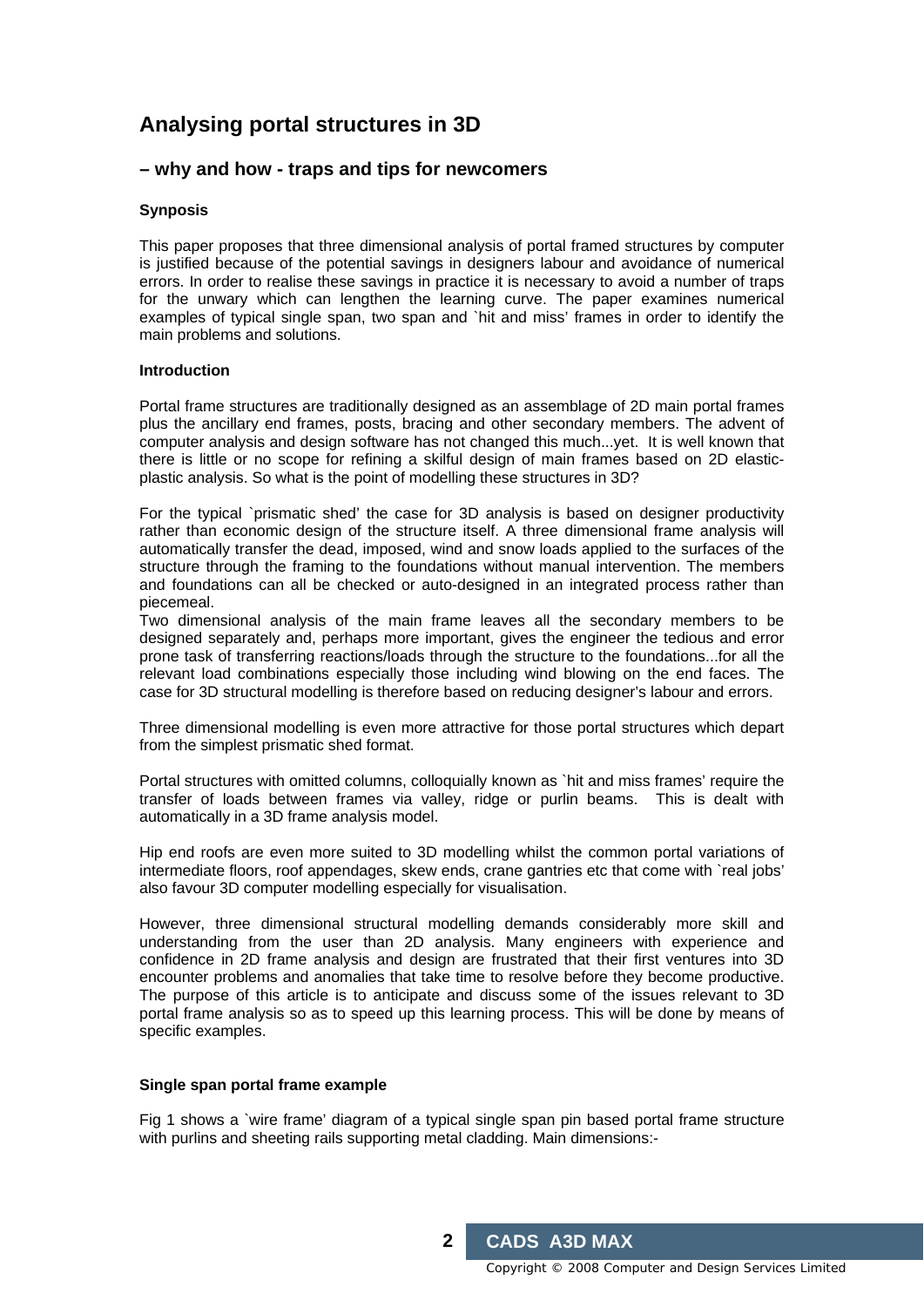Span 32.5 m, 6 bays of 6.0m, Eaves height above slab 6.0m. Base top below floor 0.45 m. Roof slope 6 degrees.

The structural analysis model could incorporate the roof purlins and sheeting rails but this is rarely done because these members can be designed adequately from manufacturers load tables or software. More significantly, the inclusion of (typically) hundreds of purlin and rail members in the analysis model leads to highly inefficient and slow computation and data handling. Normal practice is not to include the purlins and rails as members at the design/analysis stage but to allow for their effects as restraints to the main frame members by other means.

Surface loads are applied as unit area loads (kN/m2) to load application panels or directly to the rafters and columns as distributed loads (kN/m). It is universally accepted that point loads from purlins etc and equivalent distributed loads produce practically the same effects for all but the smallest frames.

Most engineers will instinctively create simple main frame models like that shown in fig 2 in `stick member' form.



Fig 1: Wire-frame diagram of single span portal frame structure with purlins and rails

Copyright © 2008 Computer and Design Services Limited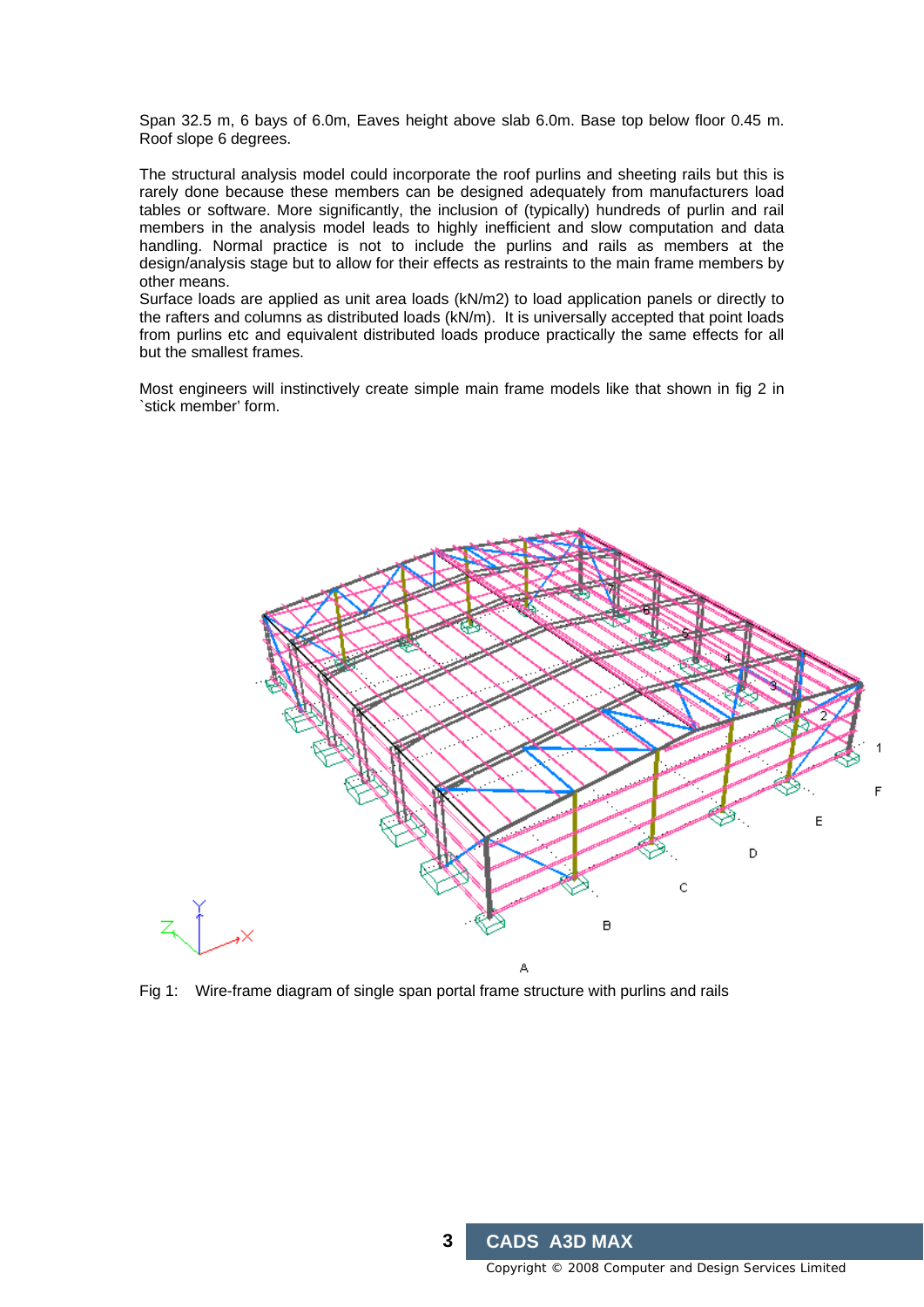

Fig 2: Stick-frame diagram of single span portal structure with purlins and rails omitted.

This simple frame and loads was originally created in CADS SMART Portal 3D [SP3D] including autodesign of all steel sections. It is an entirely conventional steel portal building frame with all the common features. A loaded internal main frame type was exported to CADS A3D MAX as a 2D frame. This 2D frame was then copied 7 times and then longitudinal members, bracing and end posts were added to produce the model shown above. Note that it is advisable not to export one of the frames adjacent to bracing because the 2D file will include axial loads from the bracing which would be duplicated in the 3D model. The end and penultimate frame rafter members were `split' so as to introduce intermediate nodes with which to attach the roof bracing and end posts. The end frames each include 4 permanent gable posts and so the rafter and column sections were reduced accordingly compared with the main frames.

The following members were autodesigned and subjected to second order elastic plastic analysis in SP3D as continuous portal structures and the sections adopted in the A3D MAX analysis:-

Main rafters: 457 x 191 UB 67 + haunch.

Main columns: 533 x 210 UB 92

The end frame sections are as designed in SP3D using conventional simple design methods:-

End rafters: 203 x 203 UC 46 continuous - no haunch.

Corner columns 203 x 203 UC 46

End posts: 152 x 152 UC 37.

The bracing sections are as designed in SP3D using conventional simple design methods:-

Roof bracing: 114 x 3.6 CHS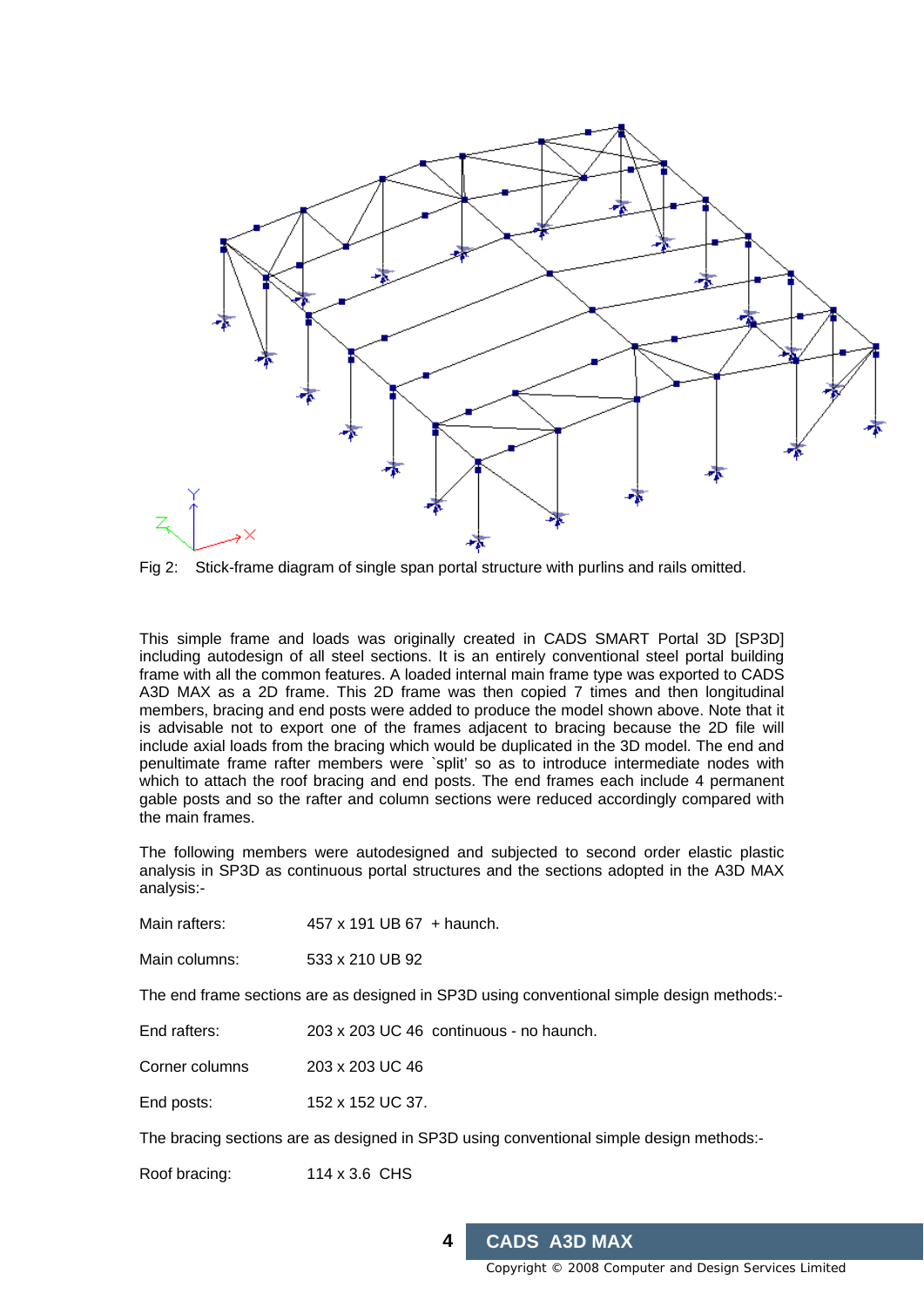| Side bracing: | 114 x 3.6 CHS |  |
|---------------|---------------|--|
| End bracing:  | 76 x 3.6 CHS  |  |
| Ridge ties:   | 76 x 3.6 CHS  |  |
| Eaves ties:   | 76 x 3.6 CHS  |  |

These members are pin-connected to the main frame nodes.

The model could have been created directly in A3D MAX but this would take longer.

Note that the haunches are each represented by two special sub-members to facilitate elastic-plastic hinge analysis with or without second order Pdelta effects. The rafter haunch members are tapered profile with the elastic section properties of the haunch included. The column haunch member is uniform and same as the main column section. Both haunch members are assigned `unlimited' plastic resistance moments so that plastic hinges are only formed in the uniform members of the frame. After analysis, the rafter haunches are checked as part of the rafter members using the A3D MAX Design>Results module or by direct export to CADS Steelwork Member Designer [SWMD] to ensure that, as well as being laterally stable, they do not contain plastic hinges under any design load combination.

Note also that the column support nodes are defined as "pinned bases" with torsional rigidity about the vertical (Y) axis. Absence of this torsional restraint would cause spurious premature spinning' mechanisms to be reported whenever a plastic hinge is formed in the column at higher level.

#### **Single span 2D frame analysis**

In order to provide a benchmark for the 3D analysis, an internal main frame was analysed in 2D. Linear elastic-plastic analysis of the critical load combination 1: 1.4DL + 1.6IL + NL reports first hinge formation at  $Lf1 = 0.996$  and second hinge formation and collapse at Lfc = 1.099 . With second order Pdelta effects included, the hinges form at Lf1 = 0.971 and Lfc = 1.008. The elastic critical load factor for this load combination is  $Lcr = 8.89$ . These analysis results are the benchmark against which the 3D analyses are compared.

Fig 3 shows the moment diagram for load combination 1 at load factor 1.0 together with the plastic hinges formed at collapse.



Fig 3: 2D main frame moment diagram at  $Lf = 1.000$  and hinges at collapse for load comb.1: 1.4DL + 1.6IL + NL

#### **Single span 3D frame linear analysis – effect of a ridge member**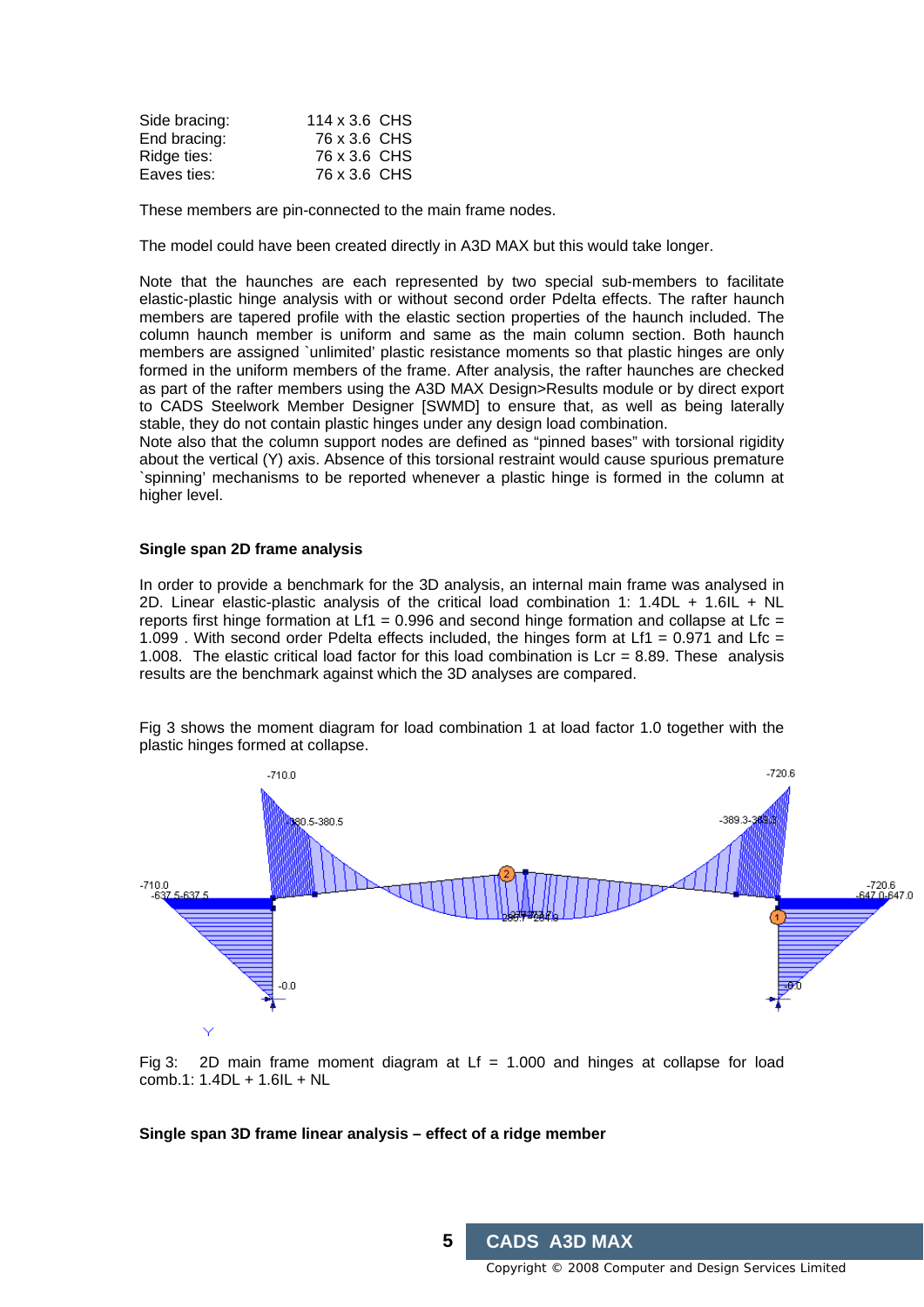The behaviour of the 3D model may now be compared with the 2D frame analysis. The 3D frame was first subjected to linear elastic-plastic analysis. Fig 4 shows the plastic hinges formed at collapse for the critical load combination 1: 1.4 Dead  $+$  1.6 Imposed  $+$ Notional horizontal forces in X direction.



Fig 4 3D frame plastic hinge formation at collapse for load combination 1: 1.4DL +  $1.6$ IL + NL

Three hinges form simultaneously in the right hand columns at  $Lf1 = 0.996$  and collapse occurs on formation of a sagging hinge in the central left rafter at Lfc = 1.099. These results are entirely consistent with the 2D frame analysis results.

However, before proceeding to second order Pdelta analysis it is instructive to look more closely at the other results of first order analysis. Fig 5 shows the moment diagram for load combination 1.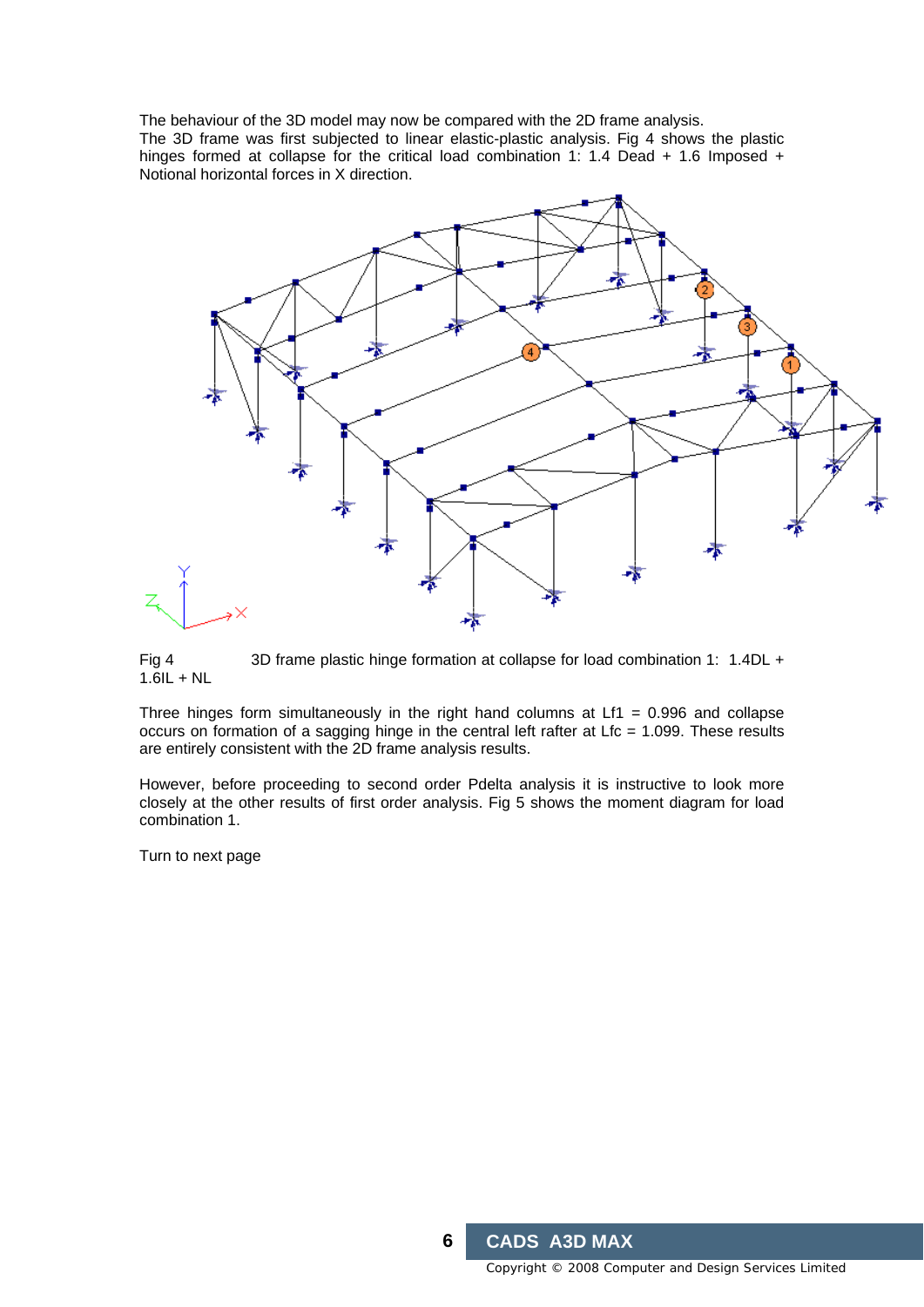

Fig 5: Bending moments for load combination 1: 1.4DL + 1.6IL + NL with ridge member

The diagram above shows bending moments for load combination 1. Note that the moments in the two penultimate frames are significantly less than for the three internal frames. The labels are omitted here for clarity but in fact the eaves moments are 457 and 720 kNm respectively whilst the midspan (ridge) moments are 75 and 278 kNm. It is evident that the penultimate frames are restrained horizontally at the eaves by the `closed tension ring' formed by the two sets of roof bracing and the eaves members. This causes the penultimate frames to act partly as `tied portals' and some load is redistributed to the end frames.

The corresponding axial force diagram in fig 6 shows maximum axial force 263.5 kN in the penultimate frames but 116.7 kN in the inner frames.

The maximum force in the roof bracing is 130 kN. This is much more than the maximum roof bracing force corresponding to 1.40\*WNIS (wind near with internal suction) for which the bracing would be designed manually (52.2 kN).

Note that the force in the ridge longitudinal member for load combination 1.4DL + 1.6IL + NL is a substantial 185.4 kN due to its contribution to the `tension ring' system. This member would be considered nominal by conventional design methods and would be omitted altogether by many designers who rely on the ridge purlins to tie/strut the main frames together. These figures appear to indicate that the 3D analysis has shown up a significant load path which is entirely ignored by traditional designers. Taking the results at face value would lead to the conclusion that roof bracing members as normally designed (for end face wind only) are inadequate!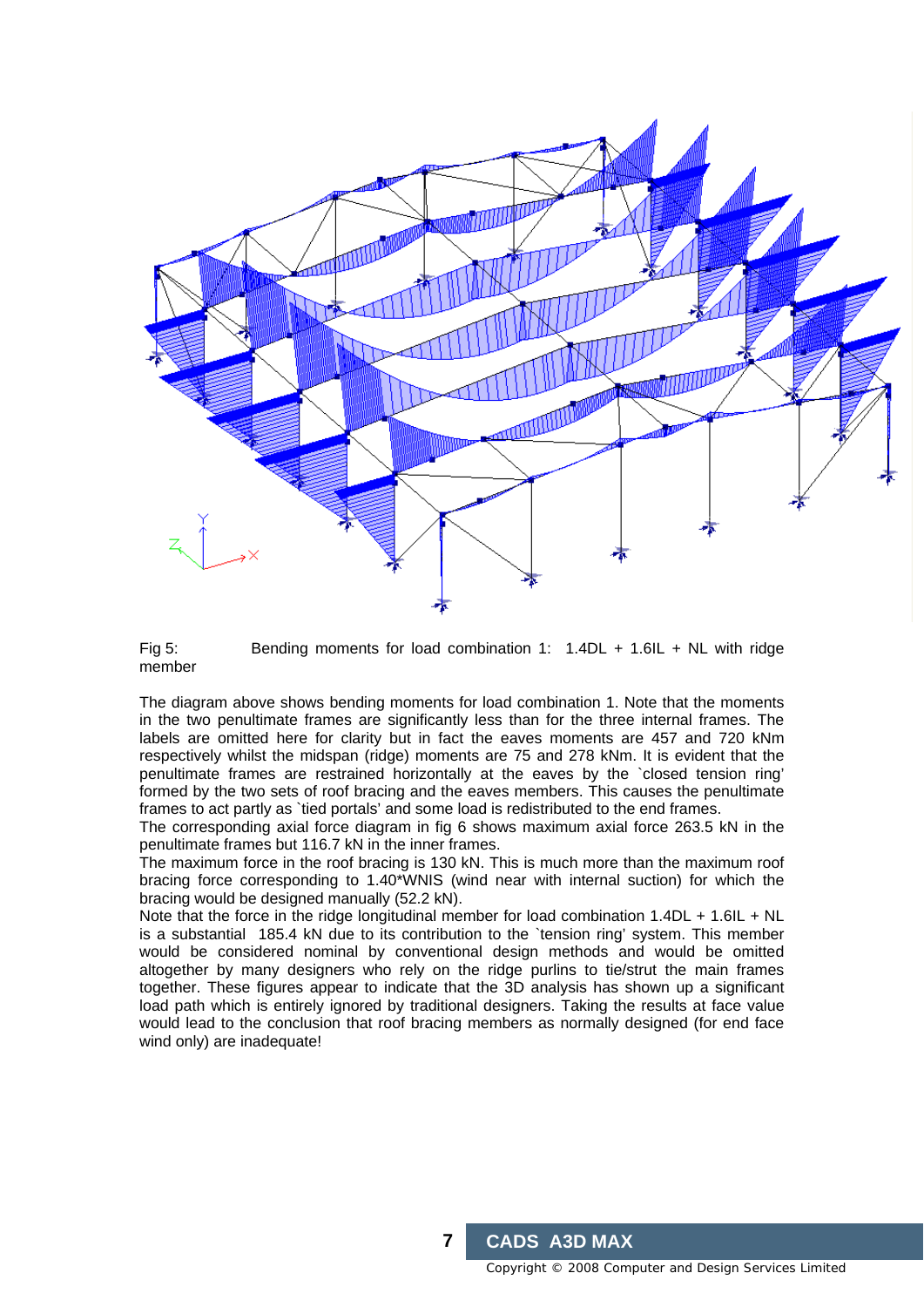

Fig 6: Axial forces for load combination 1:  $1.4DL + 1.6IL + NL$ . – with ridge member

As there is a long history of trouble-free designs by traditional methods it might be deduced that the tension ring system does not develop in practice – at least not to the extent indicated by stiffness analysis. This could be due to yielding of the bracing connections limiting the forces carried by these members. Alternatively it may be speculated that the full design imposed loading does not occur in practice and no real portal structure has been loaded sufficiently to cause visible distress to the bracing members or their connections.

When modelling single span frames the 'tension ring effect' can be largely eliminated by simply omitting the ridge compression member which most designers instinctively provide in the analysis model. This dramatically reduces the stiffness of the tension ring system. The results can be seen in fig 7 which shows the axial forces in the 3D frame with the ridge member omitted. The corresponding moments in the penultimate and inner main frames are then similar as shown in fig 8. The collapse load factor is unchanged but more column hinges are formed because the penultimate frames now behave very like the internal frames.

Without the ridge member, the internal main frames look unstable, but as they are only loaded in-plane and buckling effects are ignored by linear analysis, no problems are detected in this mode. However if non-linear Pdelta effects are included in the analysis, this is no longer true and measures are required to take into account the stabilising effects of the purlins, rails and cladding that exist in the real structure.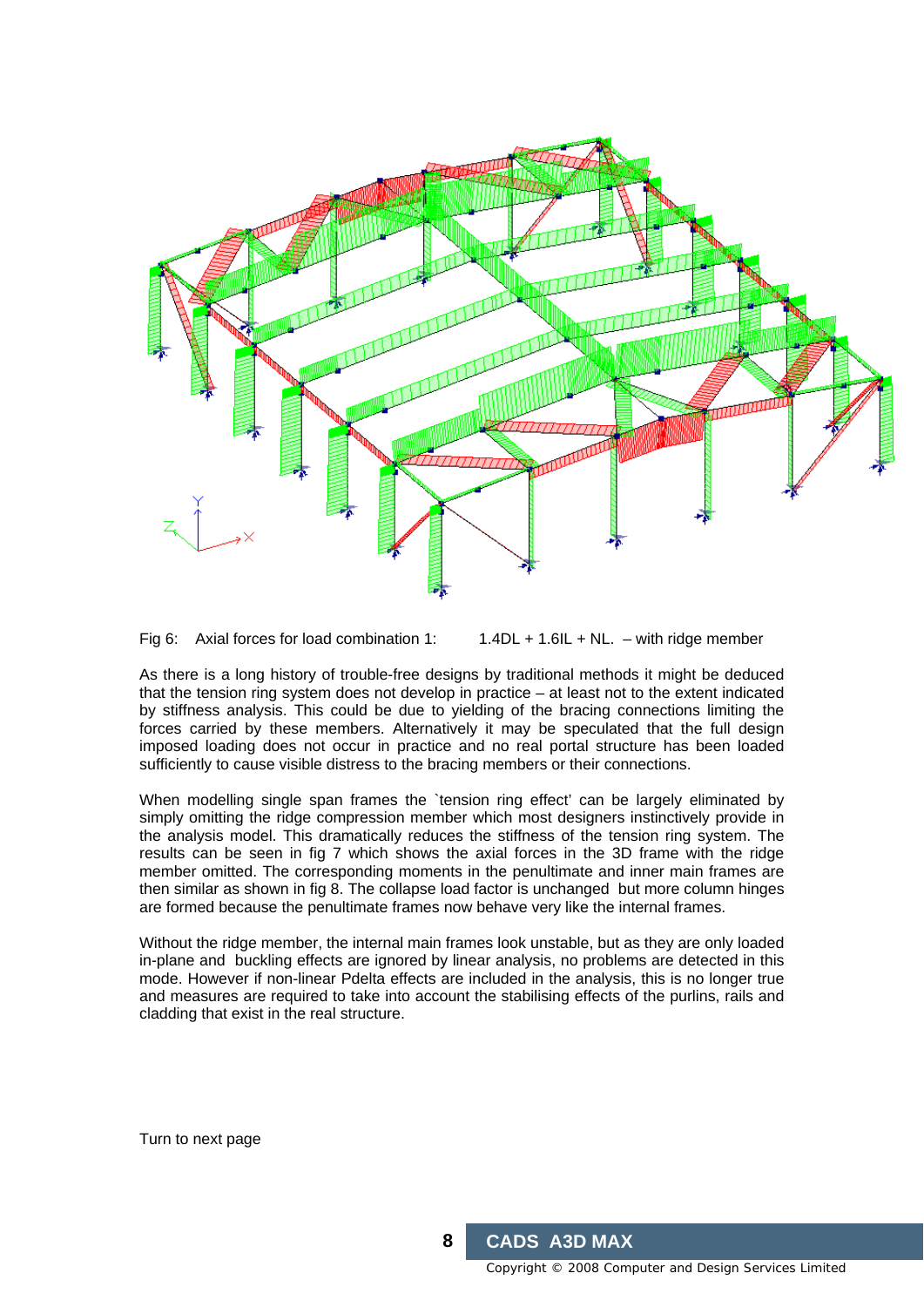



# **3D frame non-linear Pdelta analysis**

Most of the main members in a normal portal frame structure are prevented from buckling about their weak axes by lateral restraints provided by the purlins and side rails acting in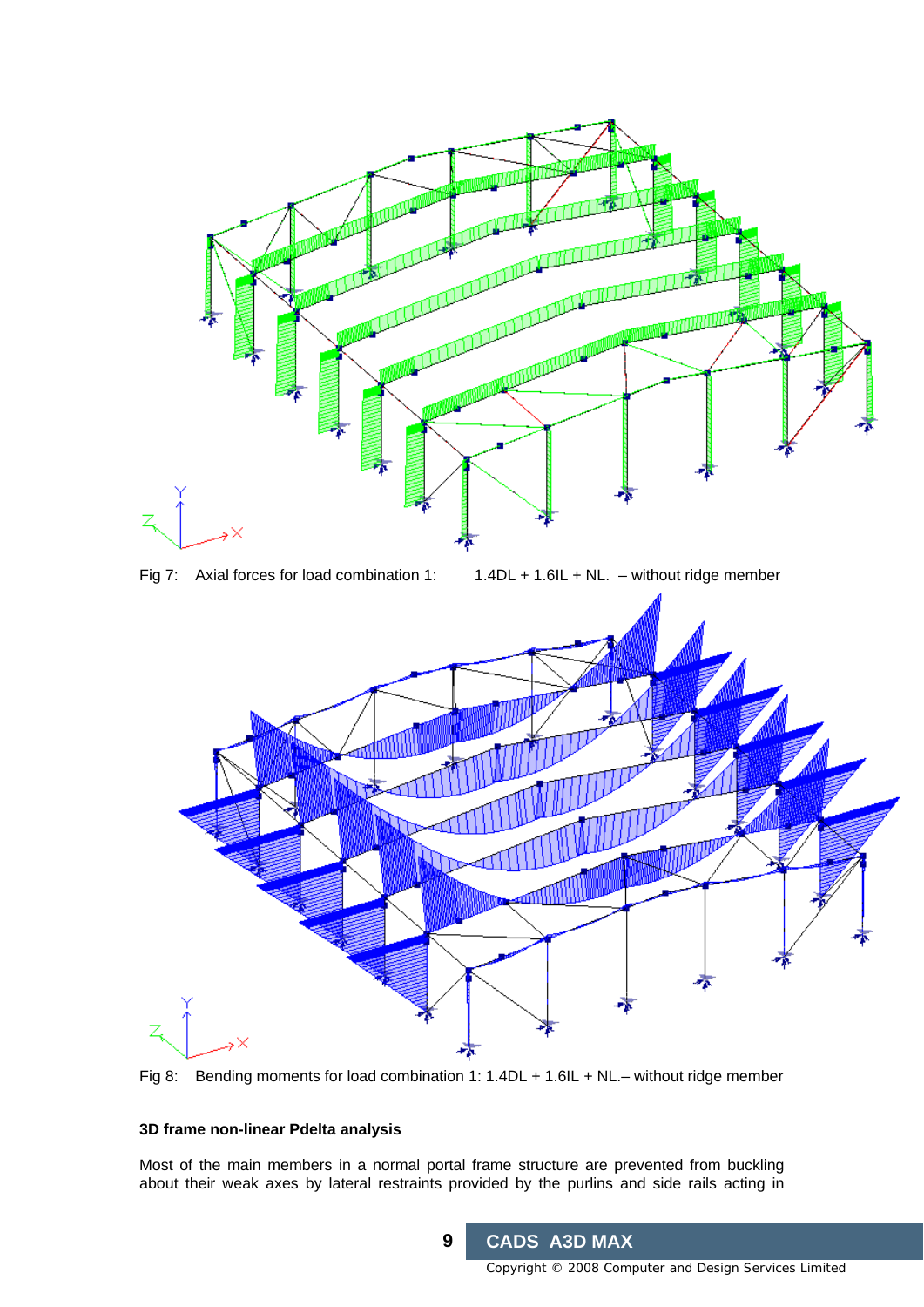conjunction with metal sheeting. Detailed member lateral and torsional stability calculations to BS 5950-1:2000 are carried out by the steelwork design module (SWMD) but for global frame analysis it is sufficient to set these members to "Pdelta effects – major axis only" instead of the default "Both axes" setting. This has the effect of raising the elastic critical load factor for load combination 1 from a spurious 0.09 to 8.93 which agrees closely with the value obtained by 2D analysis. The members to which the "Pdelta effects – major axis only" setting is applied are:

Main rafters; Main columns; End rafters; Corner columns; End gable posts

Obviously this setting should not be applied to members without adequate lateral restraint such as extenal columns in an open sided building or unrestrained internal columns.

After obtaining consistency between 2D and 3D results for the elastic critical load factor, the second order elastic-plastic analysis of individual load combinations can be examined.

Under load combination 1 the 3D frame is reported to collapse at a load factor of 0.971 with just one plastic hinge formed in the right hand column at the underside of the haunch. The 2D frame analysis also formed a first hinge at Lf1 = 0.971 but proceeded to collapse at Lfc = 1.008 with a sagging hinge in the left rafter. What is the reason for the difference?

On reflection it can be appreciated that in the 3D frame the column plastic hinge together with the pinned base and the pin connected eaves ties form a local mechanism in the YZ plane.



Fig 9:  $1.4DL + 1.6IL + NL$  bending moments at Lf = 1.000 and hinges formed at collapse Lfc = 1.008. Non-linear elastic-plastic analysis with Pdelta effects major axis only for rafters columns and end posts

To avoid this spurious failure it is necessary to restrain the nodes at the underside of the haunches. This can be done by inserting longitudinal members joining the nodes and connecting to the corner column assuming this does not take part in the collapse mechanism or to the corner eaves node. Inserting these longitudinal members prevents the mechanism and is consistent with the normal design requirement to provide a lateral restraint at this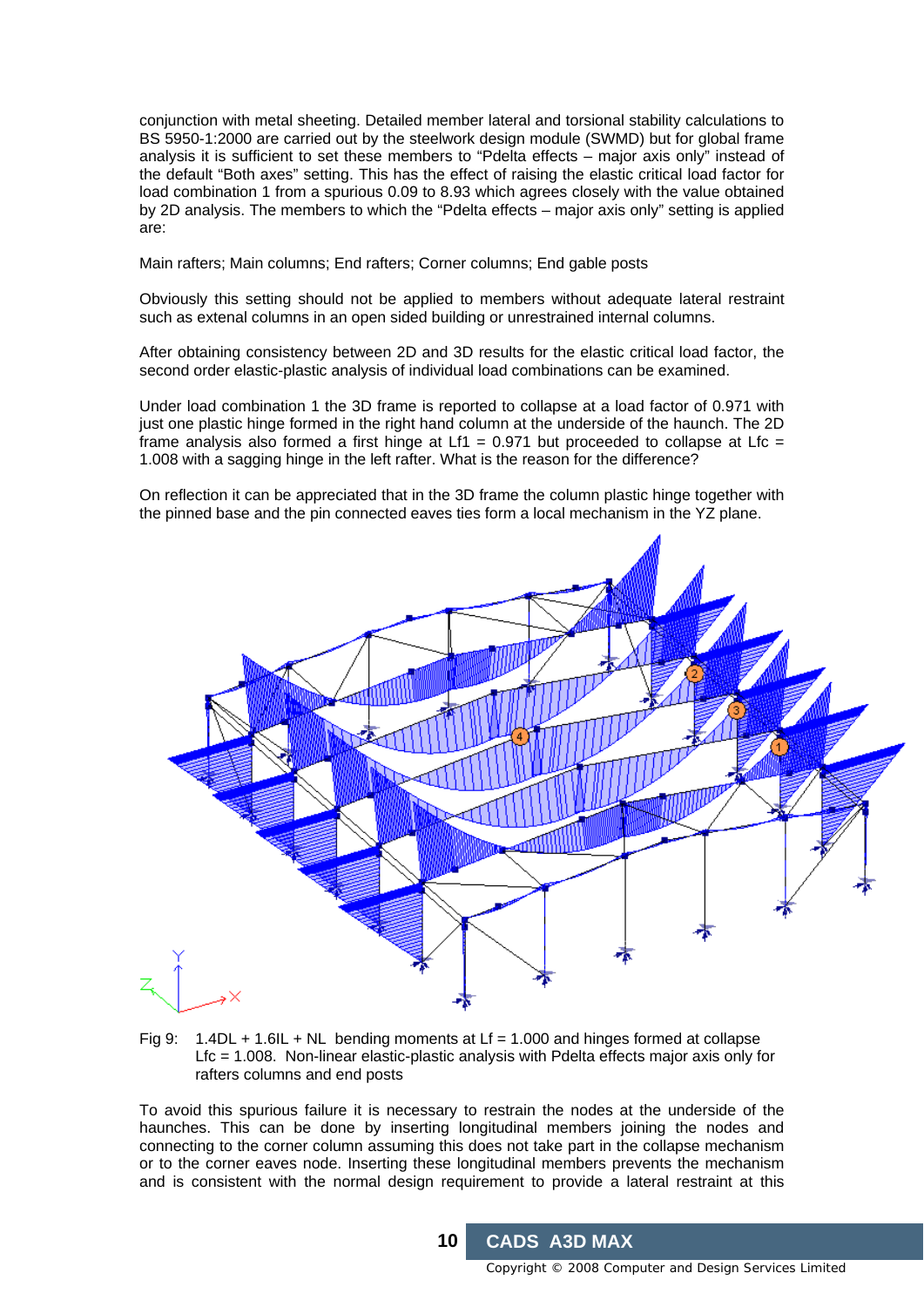position. This is commonly achieved by placing a sheeting rail and stays at underside of the haunch. With the added longitudinal members Pdelta elastic-plastic analysis of load combination 1 returned Lf1 =  $0.971$ , Lfc = 1.008 in agreement with 2D frame analysis. Fig 9 above shows the moments at the design load factor  $= 1.000$  together with the hinge locations at collapse.

#### **Two span frame**

Having described some traps and tips for 3D analysis of single span portal structures, the next logical step is to examine normal two span frames before moving on to hit-and-miss frames.



Fig 10: Stick model of two-span frame with purlins and rails omitted.

Fig 10 illustrates the frame chosen for study. Principal dimensions: Both spans 24.0 m, Eaves node 7.0 m above slab, Pinned connections to top of bases 0.45 m below slab. 7 bays of 6.0 m Roof slope 6 degrees. The analysis model incorporates the `tips' learnt on single span frames:

Pinned base supports must have torsional rigidity.

No internal ridge member

Longitudinal restraint members joining external columns at underside of haunch nodes, Rafters and columns set to "Pdelta effects applied to major axis only."

The member section sizes were arrived at using SMART Portal 3D as follows:-

| Main rafters and haunch cutting | 356 x 171 UB 51 |
|---------------------------------|-----------------|
| Main external columns           | 457 x 191 UB 67 |
| Main internal columns           | 254 x 254 UC 73 |
| End frame rafters               | 203 x 203 UC 46 |
| End frame corner columns        | 203 x 203 UC 46 |
| End frame internal columns      | 254 x 254 UC 73 |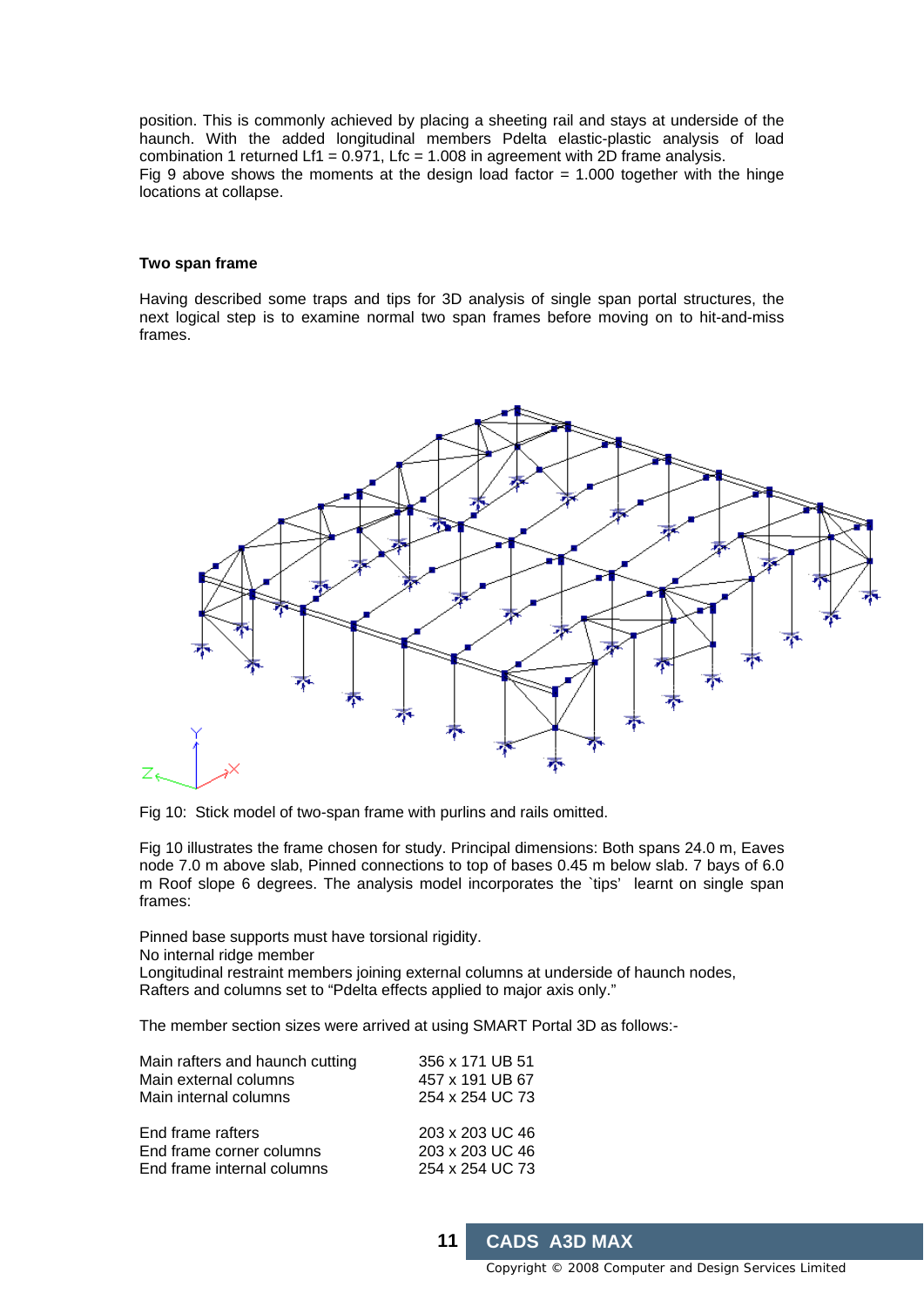| End frame intermediate posts                                                          | 203 x 203 UC 46 (web parallel to $Z$ )          |
|---------------------------------------------------------------------------------------|-------------------------------------------------|
| Roof bracing<br>Longitudinal bracing<br>Eaves and valley members                      | 114 x 3.2 CHS<br>114 x 3.2 CHS<br>114 x 3.2 CHS |
| End frame bracing<br>These bracing members are pin-connected to the main frame nodes. | 76 x 2.9 CHS                                    |
|                                                                                       |                                                 |

Note that internal longitudinal wall bracing is provided but this can be omitted at the cost of heavier roof and side wall bracing whilst keeping within acceptable deflection limits.

#### **Two span 2D frame analysis**

In order to provide a benchmark for the 3D analysis, an internal main frame was analysed in 2D. The critical load combination 1: 1.4DL + 1.6IL + NL has first hinge formation at Lf1 = 0.907 and fourth hinge formation and collapse at Lfc = 1.197 with Pdelta effects suppressed. With Pdelta effects included, the hinges form at Lf1 =  $0.890$  and Lfc = 1.094. The elastic critical load factor for this load combination is  $Lcr = 4.7$ . The lower Lcr relative to the single span frame (8.9) is because the height / span ratio is higher and the internal UC column is significantly less stiff than the UB section outer columns. These analysis results are the benchmark against which the 3D analyses are compared. Fig 11 shows the moment diagram for load combination 1 at load factor 1.0 together with the plastic hinges formed at collapse.



Fig 11: 2D main frame moment diagram at  $Lf = 1.000$  and hinges at collapse for load comb.1: 1.4DL + 1.6IL + NL

Note that the second hinge to form unloads on formation of hinge 3 and collapse occurs as a result of the sagging hinge 4 forming in the left rafter near the middle of span 1.

#### **Two span 3D frame analysis**

The behaviour of the 3D model may now be compared with the 2D frame analysis.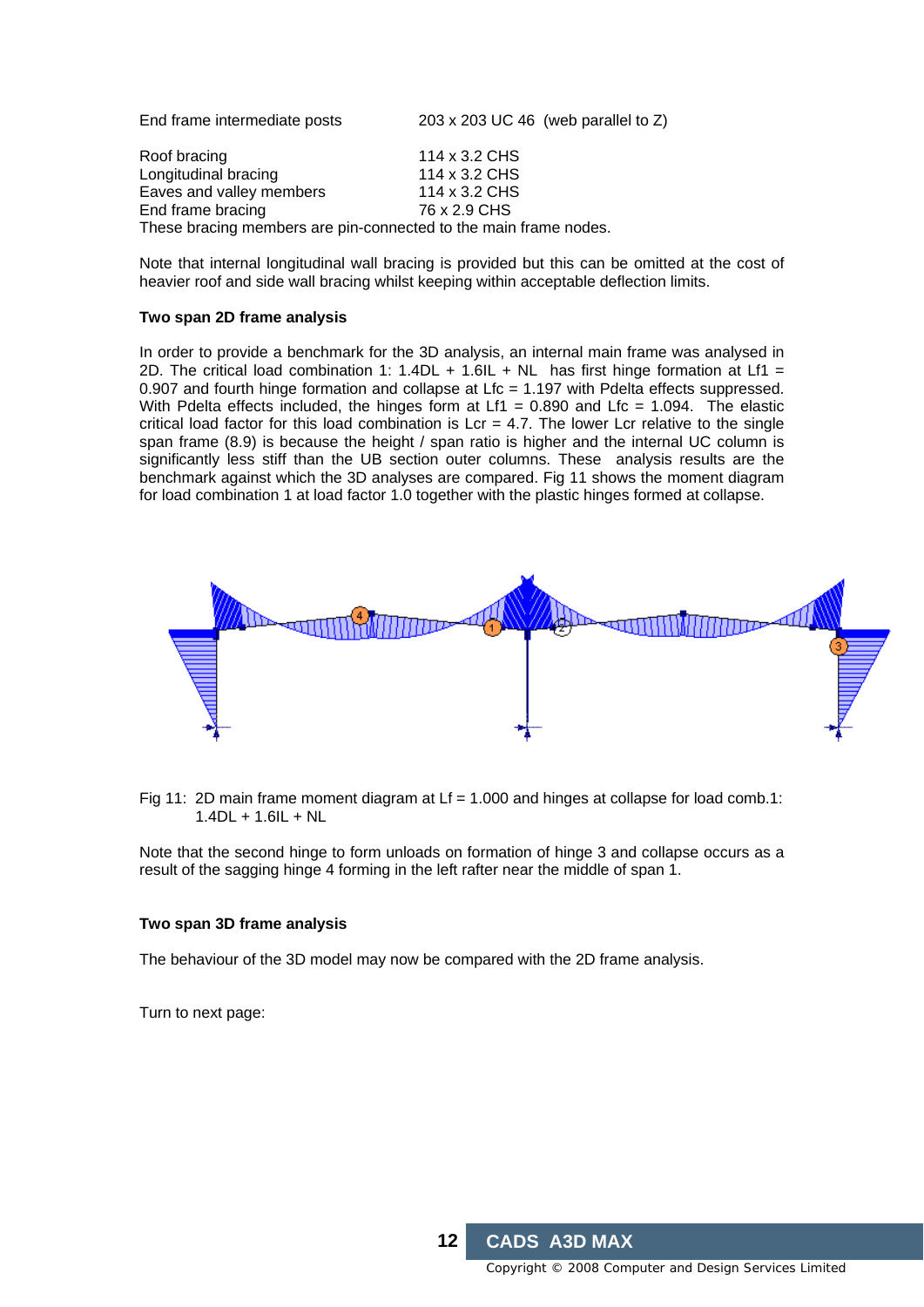

Fig 12 Two span frame with valley members. Axial forces in members for load combination 1: 1.4DL + 1.6IL + NL



Fig 13 Two span frame with severed valley member. Axial forces in members for load combination 1:  $1.4DL + 1.6IL + NL$ 

Fig 12 shows the axial forces in the members for load combination 1: 1.4 Dead + 1.6 Imposed + Notional horizontal forces left to right. In similar fashion to the single span frame with ridge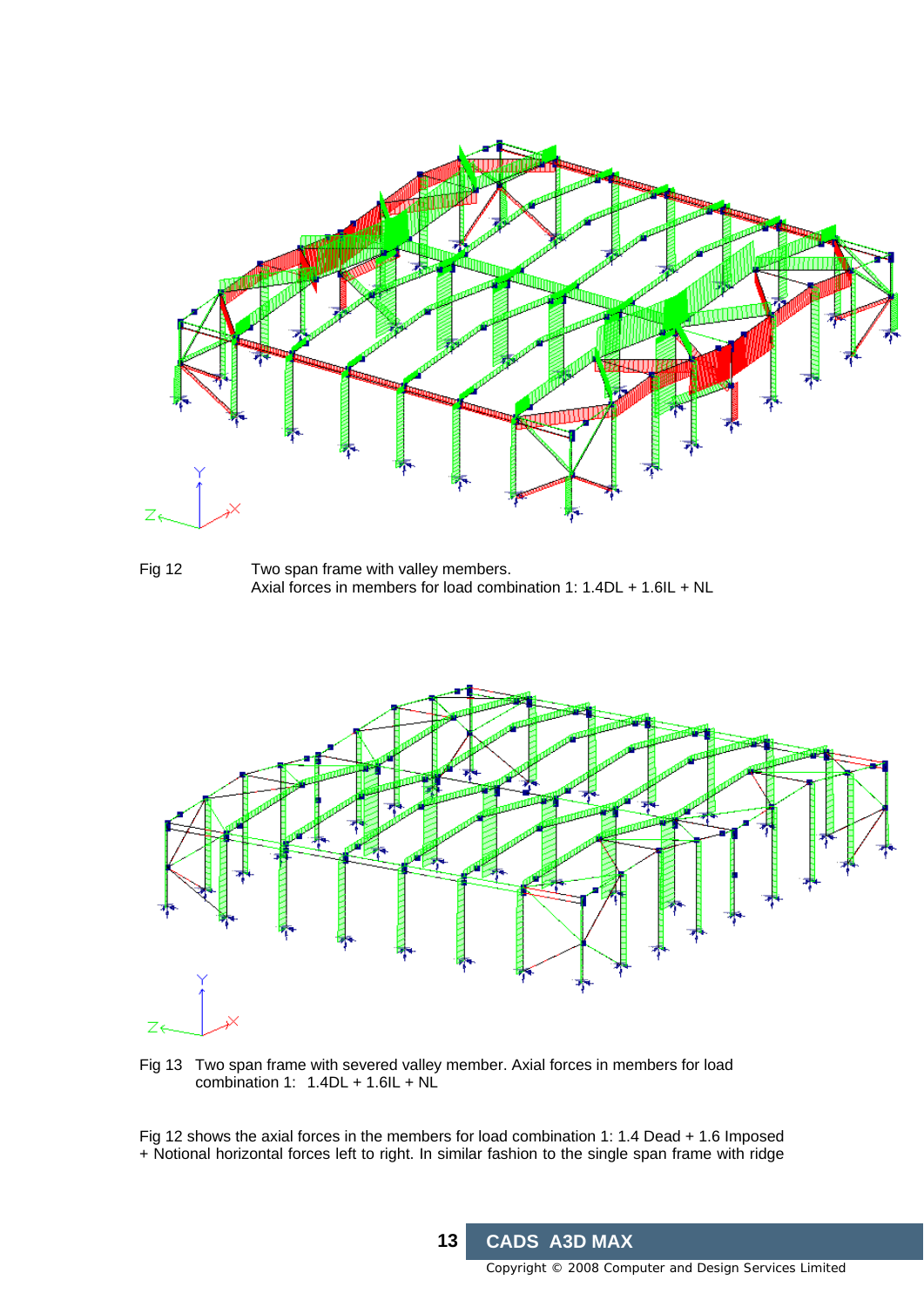member a closed ring load path is visible in the roof bracing, end rafters, longitudinal eaves and valley members.

The forces in these members under factored dead and imposed loading are several times bigger than the forces due to wind pressure acting on the end(s) of the building. As for the single span frame it could be argued that, unless specifically designed for, these forces will not develop because of yield of the bracing connections .

The ring system may be released by removal of one of the valley members, by specifying valley members of low axial stiffness or by introducing a 'cut' or 'gap' in one of the valley members. This massively reduces the stiffness of the remaining ring structure and its internal forces and equalises the axial forces in the penultimate and internal main portal frames as shown in fig 13.

The elastic critical load factor for load combination 1 is 4.7 in agreement with the 2D frame result. Linear elastic-plastic analysis of load combination 1 provides a first hinge load factor Lf1 = 0.898 and collapse at Lfc = 1.196, similar to the 2D results (Lf1 = 0.907 and Lfc = 1.197). 23 hinges are formed at collapse because of duplication of the internal frames as shown below in fig 14





Fig 14 Two span frame moments for load combination 1: 1.4DL + 1.6IL + NL and plastic hinge formation at collapse. Linear elastic plastic analysis.

Non-linear elastic-plastic analysis of load combination 1 provides a first hinge load factor  $Lf1 =$ 0.881 and collapse at Lfc = 1.061, with 13 hinges formed. The moments and hinge formation are shown below in fig 15. This may be compared with the 2D result Lf1 =  $0.890$  and Lc = 1.094. It will be observed that no sagging hinge has been formed at collapse of the 3D structure and the `unloading hinge' reported in 2D does not occur in 3D. This is as yet unexplained. It may be that the collapse mechanism is spurious and a collapse load factor of about 1.094 should be achieved as in 2D. Alternatively the 2D frame may have been close to instability before the last hinge formed and slight differences in the 3D model may be sufficient to trigger buckling. However the 3% difference in collapse load factor is no problem in practice as the required load capacity is obtained.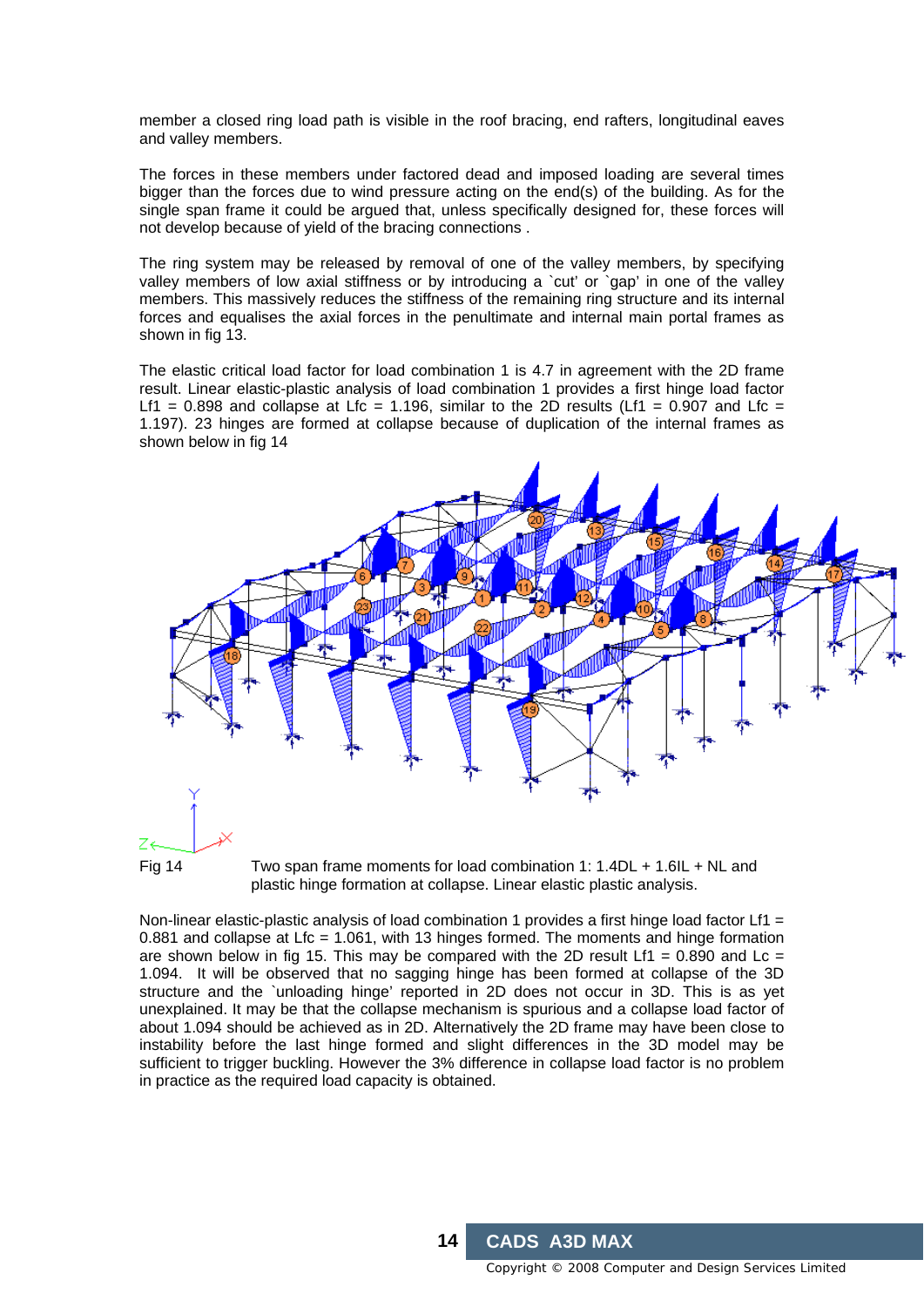The modelling devices of omitting, severing or `softening' the valley member are generally satisfactory in respect of force effects and load factors but unfortunately produce problematic deflection results. For this frame under load combination 1:  $(1.4DL + 1.6IL + NL)$  the valley nodes move inwards by a not inconsiderable 88 mm. Corresponding unfactored dead and imposed deflections along the valley are 18 and 31 mm.

The alternative device of providing only one set of roof bracing at one end has similar effect of eliminating the `tension ring' load path but generates longitudinal (Z) sway deflections of similar magnitude with movement towards the unbraced end.

The most satisfactory method of avoiding the `tension ring' load path and deflection effects appears to be achieved by placing one set of roof bracing in the centre bay. However this has the disadvantage that longitudinal members are required to join the end posts to the bracing system.

Attempting to replicate traditional 2D design assumptions in a 3D model seems to involve too many unsatisfactory side effects so it may be best to be consistent and design the bracing for the force effects generated by the 3D analysis.



Fig 15: Two span frame moments for load combination 1: 1.4DL + 1.6IL + NL and plastic hinge formation at collapse. Non-linear elastic-plastic analysis with Pdelta effects.

#### **Two span `hit and miss' frame**

After exploring single and two span `normal' portal frames in 3D, the next step is to examine `hit and miss' frames – ie frames with some internal columns omitted. For purposes of comparison, the `hit and miss' example is conveniently obtained from the `normal' two span valley frame by deleting four selected internal columns and supports to produce the frame shown in fig 16. The valley beam is made continuous through the internal columns with a 3 bay central span of 18 metres and end spans of 2 bays = 12 metres. The valley beams can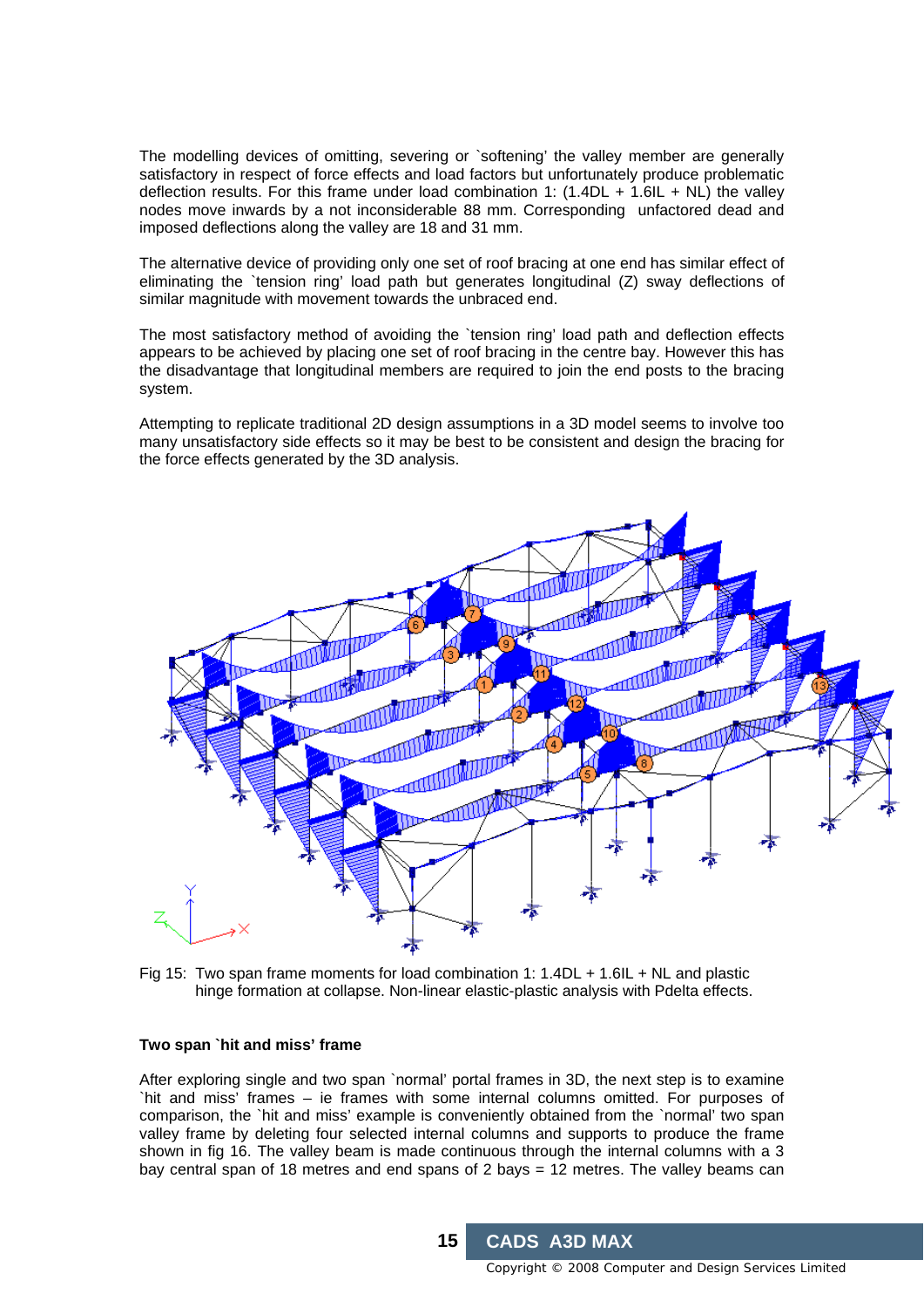also be designed as simply supported or with partial fixity (semi rigid connections) at the designer's discretion.

Note that fully rigid connections will usually require small haunches to develop the moments because extended end plate unhaunched connections would foul the valley gutter.

In this example the valley member has been positioned at the underside of haunch level for the purpose of frame analysis with idealised line member elements. It could also have been placed to join the nodes of the rafter intersections. There is no significant difference to the results.

Note that the orientation of the valley column in each end frame is changed from 0 to 90 degrees so that the flanges face the valley beam to provide some `wind portal' stiffness in the connection.

The practical considerations that led to the severing of the valley member for the `normal' two span frame analysis model do not apply to a `hit and miss' frame. Here the valley member is a primary beam of substantial section which cannot be severed for modelling purposes. Consequently the design of the roof bracing members is governed by dead and imposed load effects resulting from the closed ring load path system in the roof and 168 x 5 CHS sections are required in this case. Fig 17 illustrates the member axial forces for load combination 1.



Fig 16 Stick model of two-span `hit and miss' frame with purlins and rails omitted.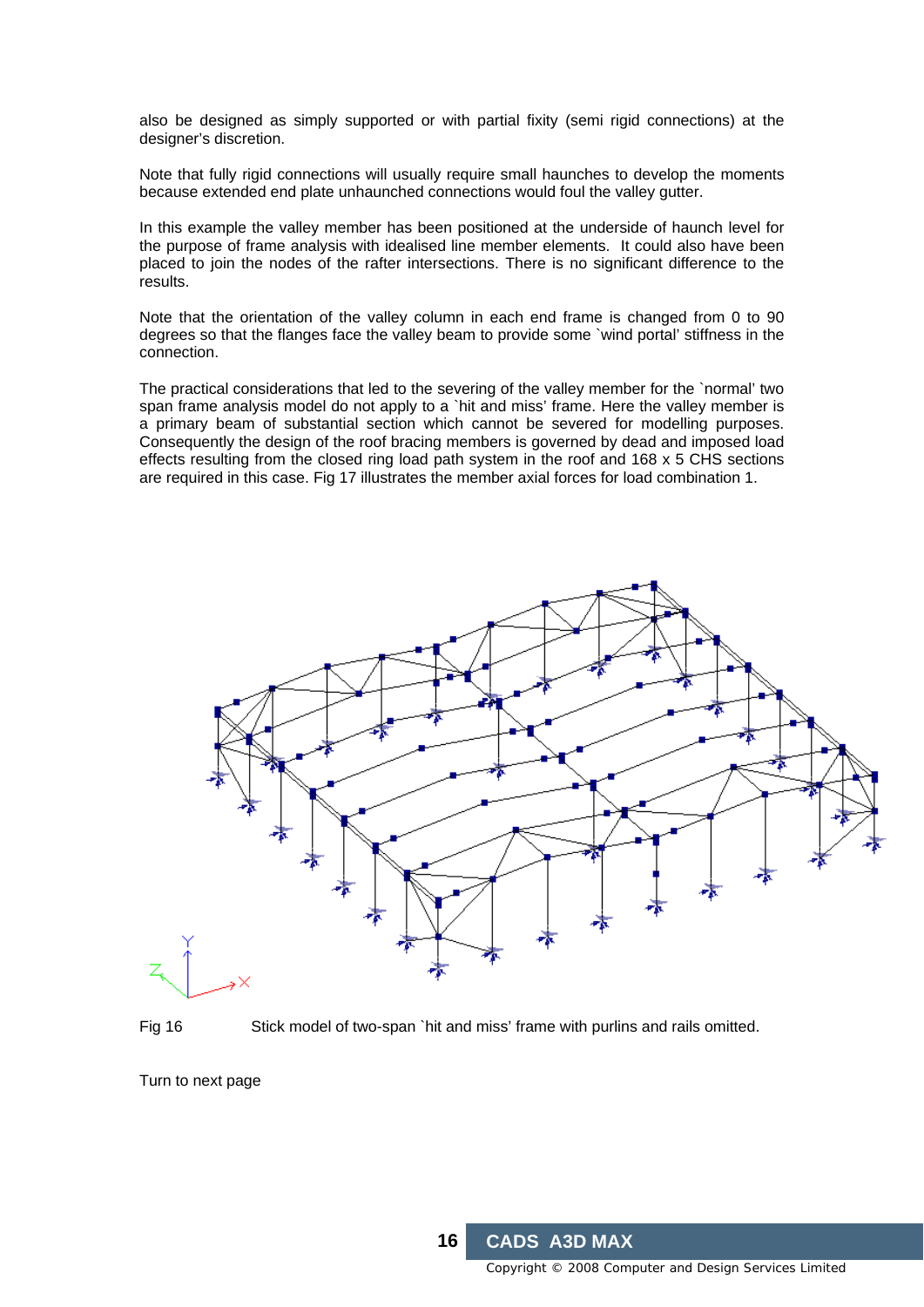



In this example the section size for the valley beam was arrived at quite simply by increasing it progressively until it did not control the collapse load factor. Fig 18 shows the hinge formation for load combination 1 with an inadequate 533 x 210 UB 92 section. The collapse load factor is 0.992.

Fig 19 shows hinge formation with 610 x 229 UB 101 continuous valley beam with hinges formed at the supports only at Lfc = 1.052. Fig 20 shows the hinge formation with a 686  $\times$  254 UB 125 section which stays elastic and permits the full collapse mechanism of the central `miss' portal frame to develop at Lfc = 1.072. All these results were obtained by second order elastic-plastic analysis.

This `guess and check' method for establishing an initial valley beam size is quite efficient as the total 3D elastic-plastic frame analysis for several load combinations takes only seconds with current computer hardware and software. After an acceptable minimum collapse load factor has been obtained by 3D second order elastic-plastic analysis, the lateral stability of individual members including the valley beam spans can be checked in accordance with BS 5950-1:2000 using the SWMD module. This may lead to upsizing of some members which have widely spaced lateral restraints or none at all. In this case a check on the valley beam reveals that the mid length between the lateral restraints provided by the supported `miss' frames fails the BS 5950 lateral-torsional buckling checks so that the section must be increased or alternatively additional lateral restraints may be provided to subdivide the buckling length.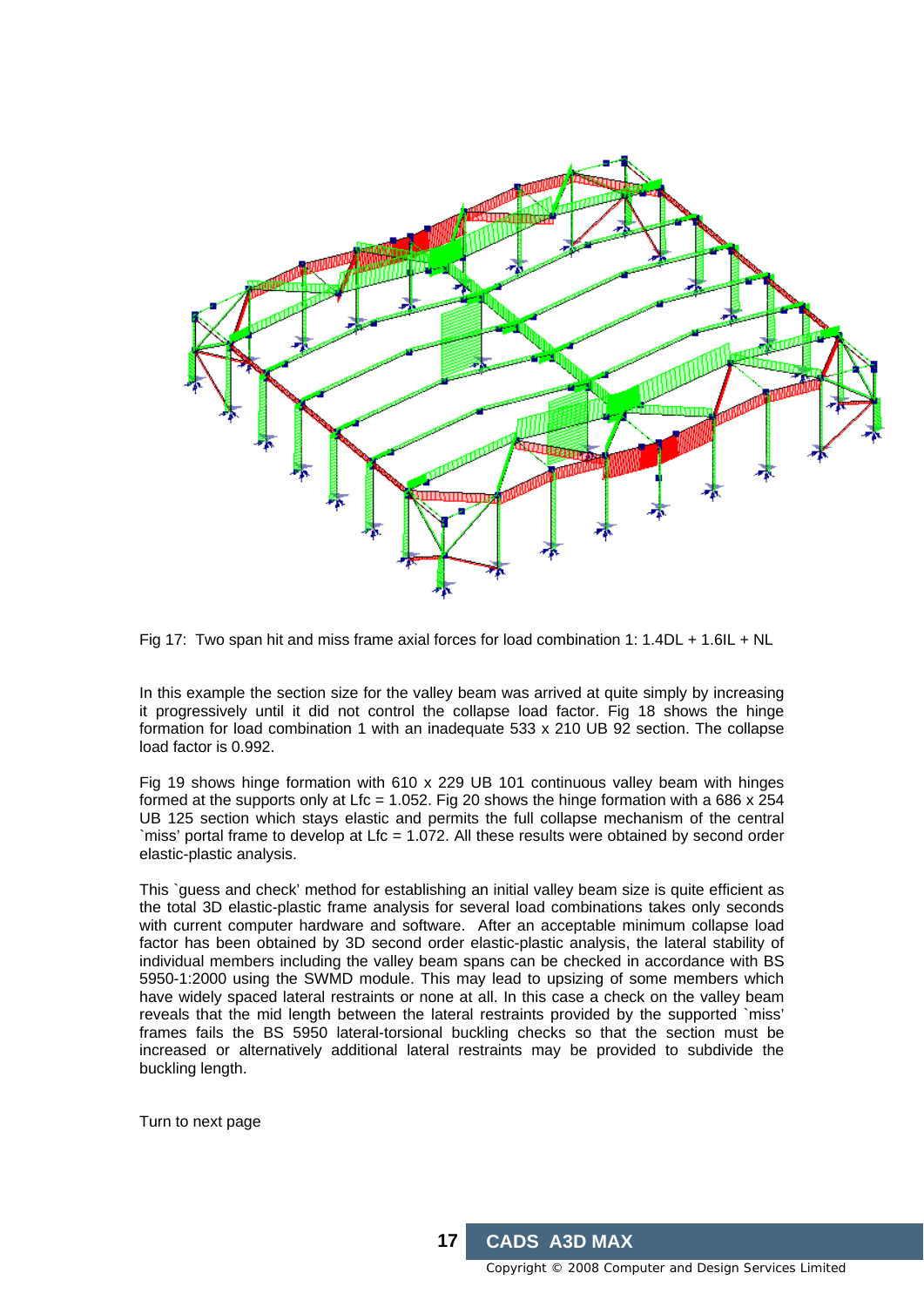

Fig 18: Two span `hit and miss' frame with inadequate 533x210 UB 92 valley beam. Note three hinge collapse of the middle span of the valley beam with only two rafter hinges formed at  $Lfc = 0.992$ .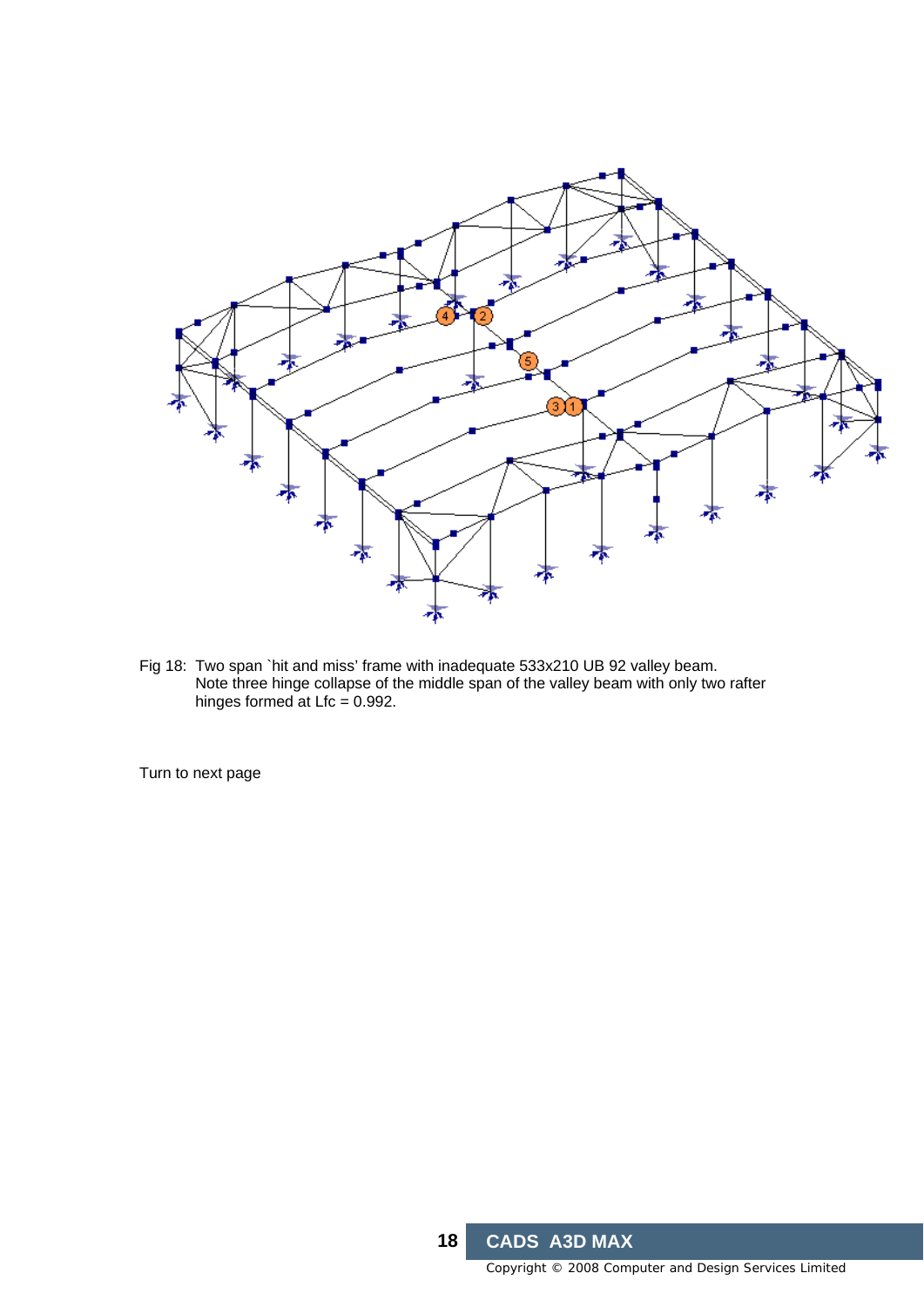

Fig 19: Two span `hit and miss' frame with `adequate' 610 x 229 UB 101 valley beam. Note plastic hinges formed at supports of the middle span of the valley beam with six rafter hinges and one column hinge formed at Lfc = 1.052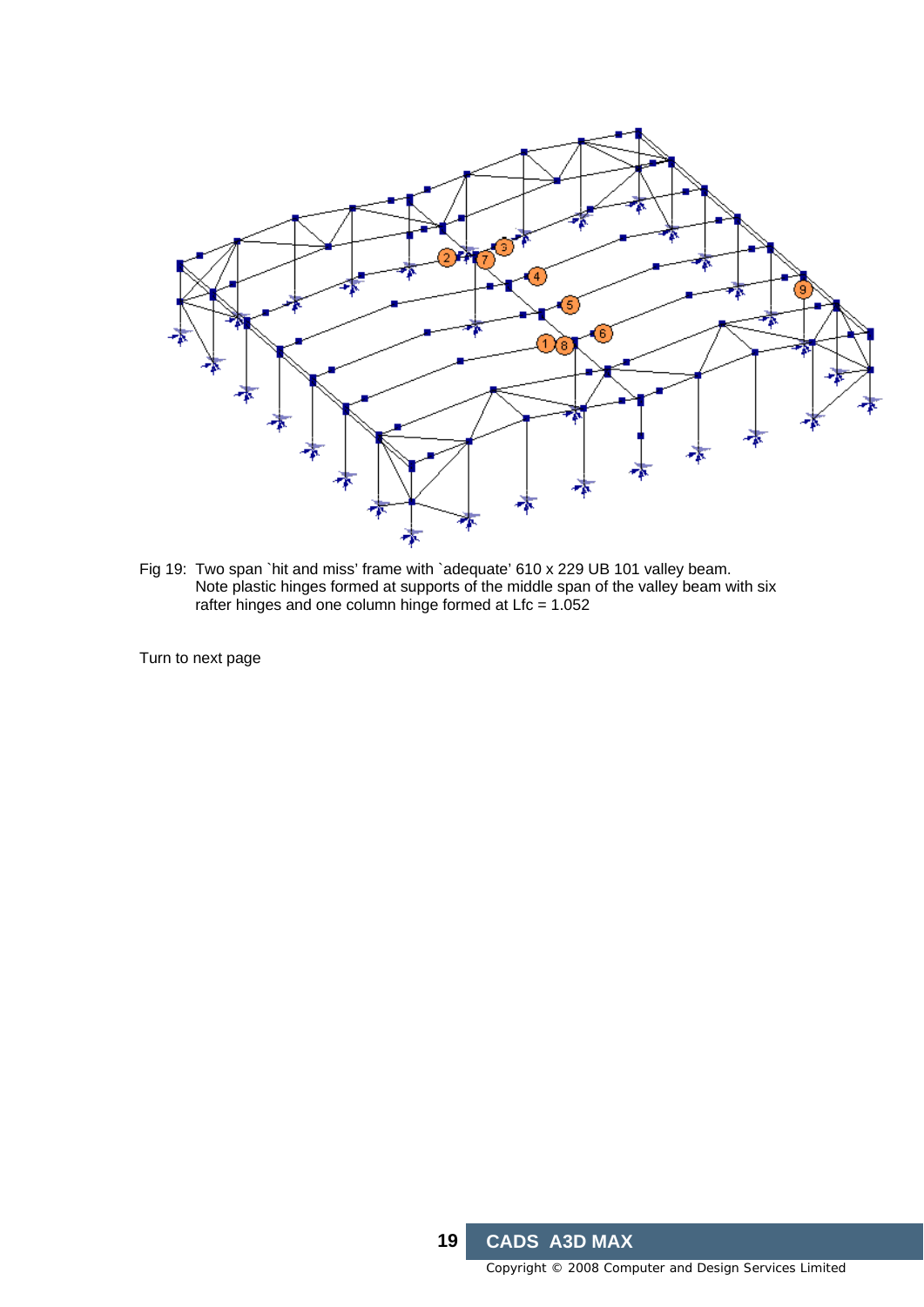

Fig 20: Two span `hit and miss' frame with `more than adequate' 686 x 254 UB 125 valley beam. Note no plastic hinges formed in the valley beam permitting a full collapse mechanism of the central `miss' portal frame at  $Lfc = 1.068$ 

Before leaving this example it is instructive to consider 2D analysis of the component main frames.

#### **Two span `miss' frame 2D analysis**



Fig 21: Two span `miss' frame moments for load combination 1: 1.4DL + 1.6IL + NL showing plastic hinges formed at collapse at Lfc = 1.106 (non linear) and 1.193 (linear)

This frame was created simply by removing the internal column member below the haunch and the base node. Note that the valley beam support is assumed to be rigid in the vertical direction and free in the horizontal.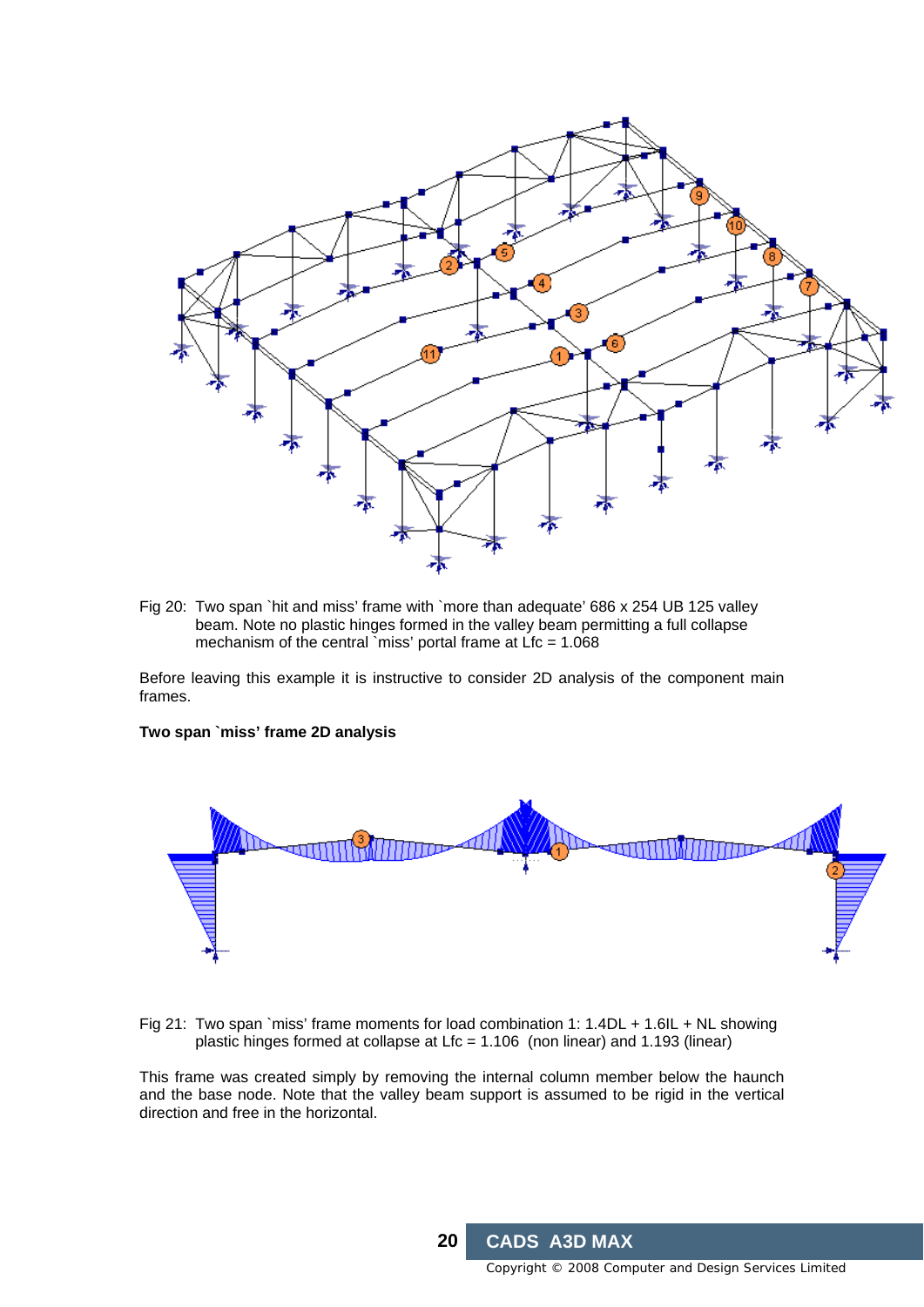Application of finite vertical spring stiffness has little effect on the design. Application of any horizontal support would have substantial effect on sway stiffness but would need to be backed up by suitable bracing in the 3D model and the real structure. This has not been done here.

Note that the valley support is shown applied to the node representing the underside of the haunch. Removing the haunch stub vertical member from the model and placing the support at the rafter intersection node has negligible effect on stability or elastic plastic analysis results.

The elastic critical load factor for this frame is 3.3 which may be compared with 4.7 obtained for the `normal' two span frame examined earlier. Obviously removal of the internal column affects the result.

Second order effects reduce the plastic collapse load factor from 1.193 to 1.106 but the mechanisms are practically the same.

#### **Two span `hit' frame 2D analysis**

This frame is similar to the `normal' two span 2D frame except that the reactions from the valley beams obtained from the 3D analysis have been added to the valley node as point vertical loads. This has only been done for load combination 1 for the purposes of the example. It will be appreciated that adding the valley beam loads for all load combinations would be extremely tedious which is the main attraction of 3D analysis – load transfer is automatic!



Fig 22: Two span `hit' frame moments for load combination 1: 1.4DL + 1.6IL + NL showing plastic hinges formed at collapse at Lfc = 1.197. Linear elastic-plastic analysis.



Fig 23: Two span `hit' frame moments for load combination 1: 1.4DL + 1.6IL + NL showing plastic hinges formed at collapse at Lfc = 1.043. Non-linear elastic-plastic analysis including Pdelta effects.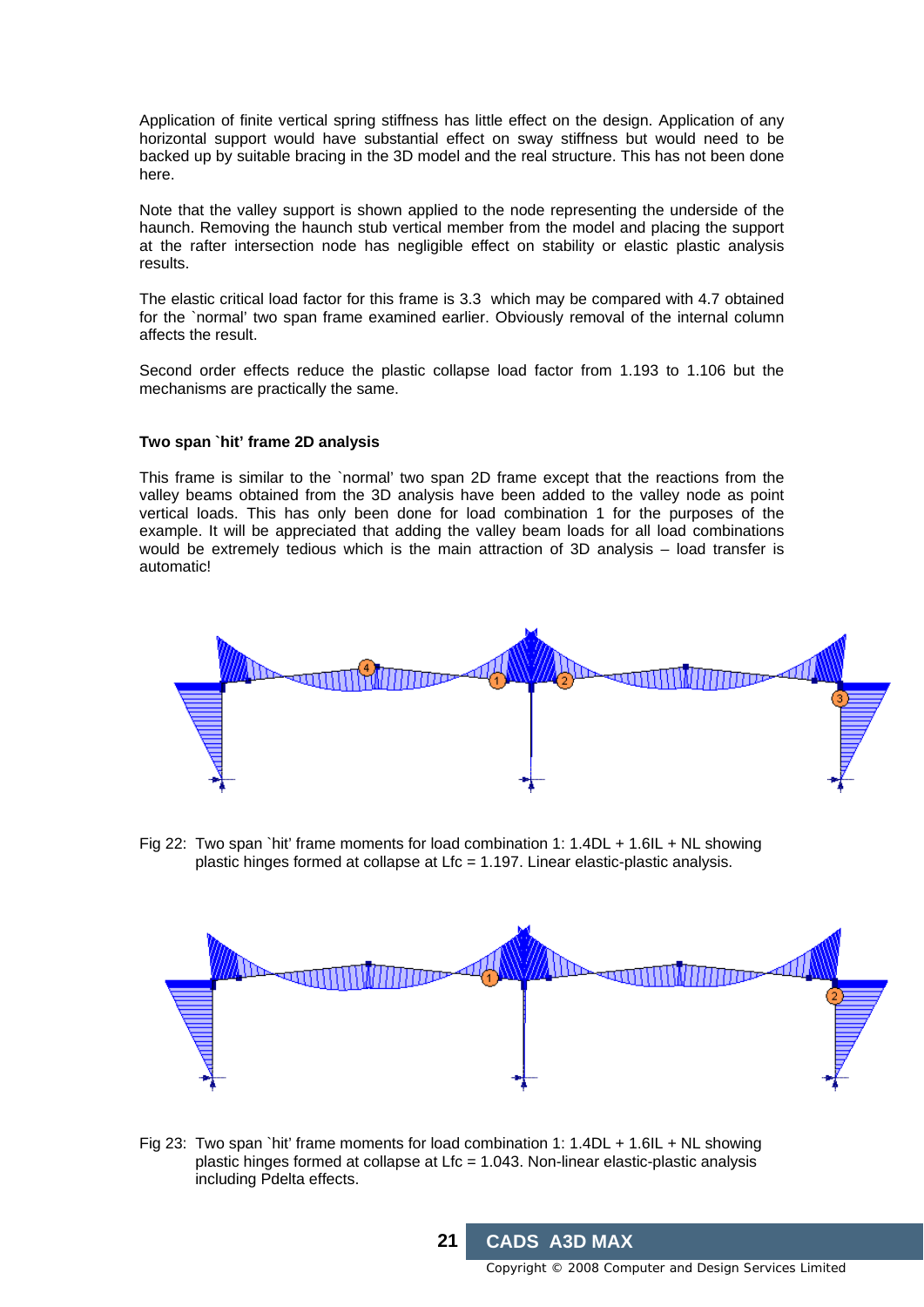The effect of the valley beam reactions on the internal column stiffness is dramatic - reducing the elastic critical load factor for load combination 1 from 4.7 for the `normal' frame to 2.3 for the `hit' frame. The diagrams above show the effect on the collapse behaviour. Linear elasticplastic analysis predicts the formation of four hinges at collapse  $Lfc = Lf4 = 1.197$ . However second order analysis with Pdelta effects shows that the frame becomes unstable when the second hinge forms in the right hand column at  $Lf2 = 1.043$ .

This is a good example of `deteriorated stability' resulting from the interaction of plasticity and high axial force as first reported by Wood and others in the 1950's<sup>1</sup>. The reduction in collapse load factor due to second order effects (13%) for this `hit' portal frame is less than typical multi storey frames but greater than `normal' portal frames.

#### **Comparing 2D and 3D results for the hit and miss frames.**

The elastic critical load factor of the 3D frame (2.7) is roughly midway between the value calculated for the `hit' frame (2.3) and the `miss' frame (3.3). The comparison of elastic-plastic analysis results is based on the valley beam size 610x254 UB 125 so that this member remains elastic and takes no part in the hinge mechanism.

For brevity only load combination 1: (1.4Dead + 1.6Imposed + Notional loads left to right) results are compared.

| Linear elastic-plastic analysis                                                                                            | 2D `miss' frame 2D `hit frame |                         | 3D frame                |
|----------------------------------------------------------------------------------------------------------------------------|-------------------------------|-------------------------|-------------------------|
| First hinge formation load factor<br>Collapse load factor                                                                  | 0.913<br>1.193                | 0.909<br>1.197          | 0.906<br>1.215          |
| Non-linear elastic-plastic analysis                                                                                        |                               |                         |                         |
| First hinge formation<br>Collapse load factor<br>Reduction in collapse load factor<br>(due to second-order Pdelta effects) | 0.896<br>1.106<br>7.3%        | 0.888<br>1.043<br>13.1% | 0.886<br>1.068<br>13.0% |

#### **Conclusions**

It is proposed that 3D analysis of portal frame structures using modern computer software can substantially increase designer productivity provided that there are no `hidden snags.' This article has reviewed some examples of single span, two span and `hit and miss' frames to demonstrate modelling problems that can occur and their solution in order to accelerate the learning process for newcomers. The following main points have emerged:-

1: The purlins and sheeting rails are usually omitted from the 3D analysis model for simplicity to reduce computation time and keep data manageable. However, their lateral restraint effects on the main steel members must be dealt with not only in steel member design checks but also in any second-order analysis including Pdelta effects. This can be done by application of the setting "Pdelta effects applied to major axis only" to those columns, rafters and end posts which are restrained by purlins and rails. Failure to apply the `major axis only' setting will also lead to spurious low values of the elastic critical load factor.

2: It is common to provide roof and side bracing systems at or near both ends of a portal frame building. When these are included in a 3D frame analysis, the results indicate that a closed – ring axial load path is set up in the roof planes. The ring structure is very significantly stiffened by the inclusion of longitudinal ridge and valley members in the analysis. The ring system has the effect of restraining eaves spread of the penultimate main frames under vertical dead and imposed loading at the expense of generating forces in the bracing which can considerably exceed the wind forces for which the bracing is traditionally designed.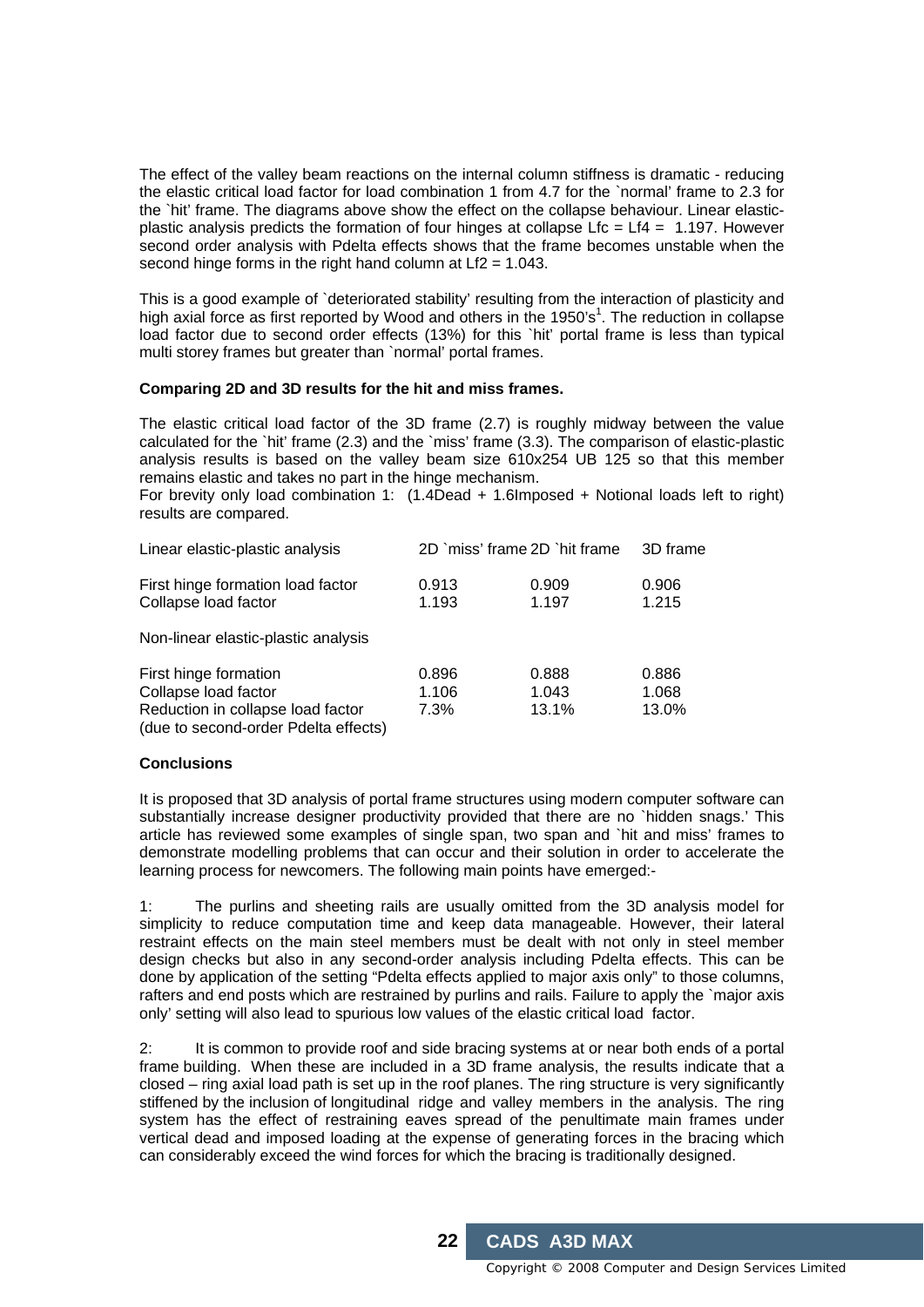Perhaps these effects do not develop in real structures because of yield and flexibility of the bracing connections which cannot easily be modelled directly. Alternatively it may be that no real portal structure has ever been subjected to sufficient imposed loading to cause visible distress. In the absence of test data, the design engineer must decide whether to accept the results of the stiffness analysis and consistently design members and connections to suit or make adjustments to the analysis model to simulate the behaviour assumed in manual design. The following are some ways of minimising the `closed ring' effect in the analysis model:-

a: Include only one set of roof bracing. This has the disadvantage that additional tie/strut members have to be added to transmit end post wind reactions to the remote bracing system.

Alternatively:-

b: Exclude ridge members from the 3D analysis model

c: For normal multi-span portals, omit or sever one of the valley members in each line or reduce its stiffness properties. This has the disadvantage of producing spurious excessive deflections in the longitudinal direction.

3: If it is intended to carry out elastic-plastic analysis either with or without second order Pdelta effects, the haunches must be modelled using separate rafter haunch and column haunch sub-members with unlimited plastic resistance moments. This is done automatically for 2D frames generated by CADS SMART Portal.

4: Column base supports must be modelled with torsional restraint (restraint to rotation about the column length axis) even if `pinned'. This is in order to avoid spurious `spinning' instability when a plastic hinge is formed in the column at underside of haunch. This is taken care of automatically by CADS SMART Portal or by selection of the `Pinned base' support type in CADS A3D MAX.

5: For competitively designed structures which are expected to develop plastic hinges in the main columns under the design ultimate loads, provide longitudinal restraint members joining the nodes at underside of haunch and connected to the end frames. These restraint members represent the stayed sheeting rail arrangement commonly provided for column stability and will prevent a local mechanism collapse of pin based columns with rotation about the weak axis.

6: It will usually be necessary to relax or ignore the normal deflection criteria for roof bracing members which are located in the end bays. This is because they have to accommodate the differential deflections of the penultimate and end frames. Articulation of the normal pin joint equivalent fin plate connections will ensure this occurs without adverse effects.

7: `Hit and miss frames' are more sensitive than `normal' portal frames to Pdelta effects and relatively low elastic critical load factors are to be expected. Careful second order elastic plastic analysis can nevertheless justify similar or only slightly increased section sizes compared to normal portal frames.

#### **Definitions**

Load factor (Lf)

 A multiplier applied to a design combination of loads to indicate the margin of safety against failure or attainment of a limit state. In general load factors less than 1.0 are inadequate and greater adequate. However higher load factors are required for some effects eg: elastic critical buckling.

Collapse load factor (Lfc)